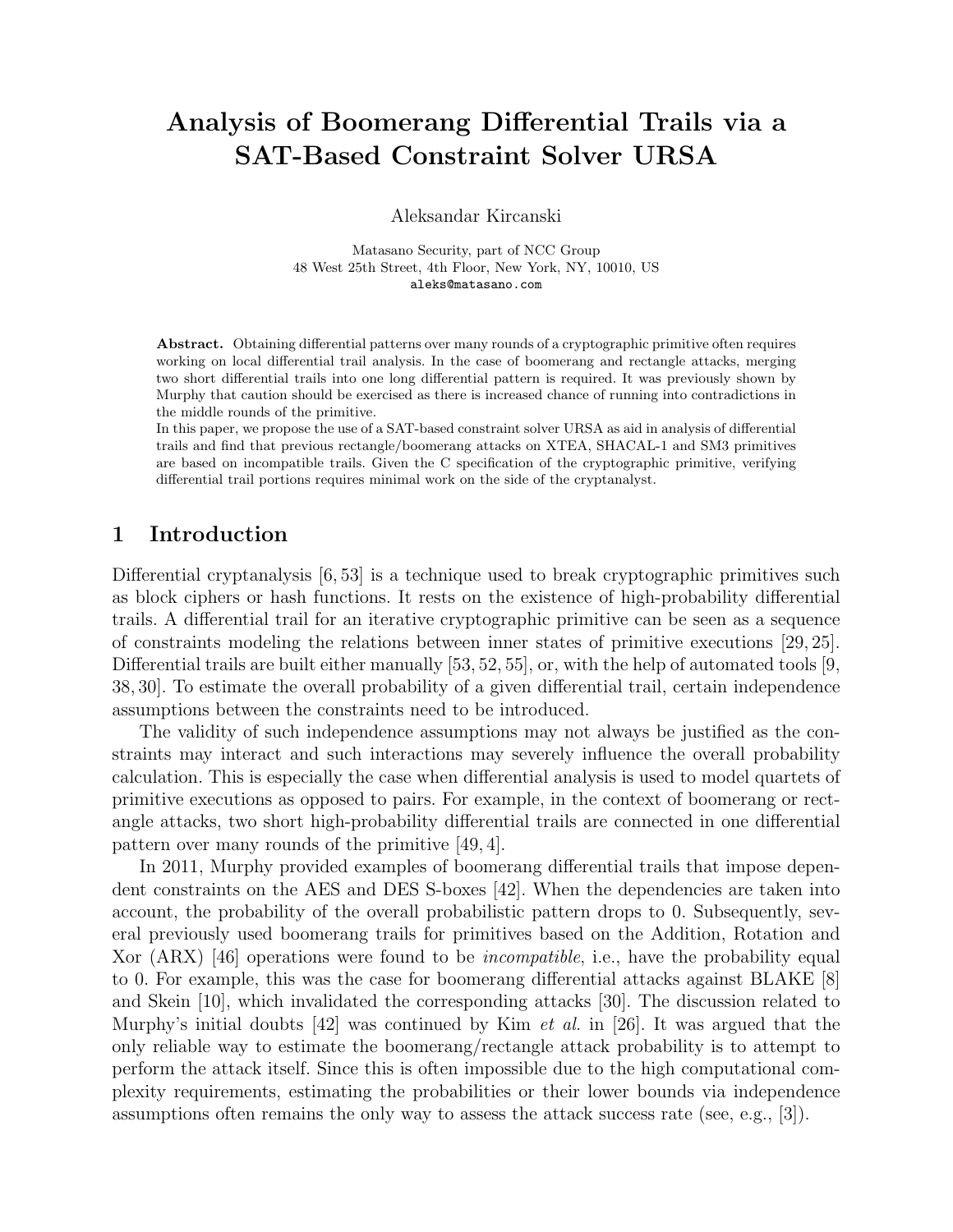In general, the compatibility or incompatibility of a set of differential constraints can be established as follows. Given a set of constraints, one can simply attempt to find particular inputs for the cryptographic primitive that will conform to such a constraint set in the given round/step span, using techniques such as such as message modification [53]. The main drawback of this approach is that it requires custom implementations and potentially tedious work, e.g., when attempting to prove that some particular boomerang trails are incompatible. Another way to establish (in)compatibility is to apply differential constraint reasoning, where one abstracts away from particular inner state bit-values and deduces consequences from the current differential knowledge base. In case of ARX primitives, one-bit and also multi-bit constraints have been proposed for such reasoning [9, 36, 30]. In 2012, a tool for reasoning on arbitrary ARX primitives using multi-bit constraints has been proposed by Leurent [30]. Although very powerful, ARXtools also has some limits when it comes to constraint compatibility verification. Namely, the primitive specification may be somewhat cumbersome and also the analysis of primitives with non-ARX components is not possible.

In 2012, a SAT-based constraint solver URSA (Uniform Reduction to SAT) was proposed [20]. It simplifies using SAT solvers in tasks such as cryptanalysis problems. Namely, instead of encoding a problem directly in terms of propositional formulae, the user has to specify the problem in a custom, C-like specification language. In many situations, this means that the C implementation of cryptographic algorithms can be directly used by the URSA system.

Previous work in logical cryptanalysis includes direct translation of crypto-primtives into SAT formulas. This was done for, e.g., DES, MD4/5, Trivium, AES, Keccak and GLUON-64. [35, 21, 13, 23, 40, 44]. One of the tools used in this area is CryptoMiniSat [48]. More powerful theories (than predicate logic) and solvers were also tested in cryptanalysis, including a constraint solver STP [14]. A non-direct application of SAT/SMT in cryptanalysis includes establishing probability upper bounds for differential trails in the case of Salsa20 stream cipher and NORX scheme for authenticated encryption scheme [22, 41]. Closely related to our work are [39, 45], while [45] was developed parallel to our work.

Our contribution: We show that URSA system in conjunction with SAT solvers can be used for detecting contradictions in differential and rectangle differential trails. As the tool allows almost direct translation from the crypto primitive C-code to the URSA language, verifying trail portions requires little setup time. We analyze best previous rectangle attacks on the XTEA and SHACAL-1 block ciphers [31, 50, 12] and locate contradictions in these trails. In addition, we detect contradictions in previous boomerang distinguishers [3] for the SM3 hash function. This shows that the probability estimations for these attacks are invalid and that it remains unknown whether the attacks will work or not. Next, we provide examples of unaligned rectangle trails in the context of XTEA block cipher (end of Section 3.1). The existence of such trails has been mentioned previously in [4] and it is interesting to note an actual example of such trails. Finally, we point out a type of contradiction that occurs in primitives with linear key/message expansions which, to the best of our knowledge, was not discussed in previous literature.

This paper is organized as follows. In Section 2 we review the rectangle attack, reasoning on bit-constraints, the URSA system, and also present the notation used throughout the paper. The incompatibilities found in the rectangle trails for XTEA and SHACAL-1 are discussed in Sections 3.1 and 3.2. Finally, the analysis of boomerang trails used in the SM3 distinguisher is given in Section 3.3. The conclusion is provided in Section 4.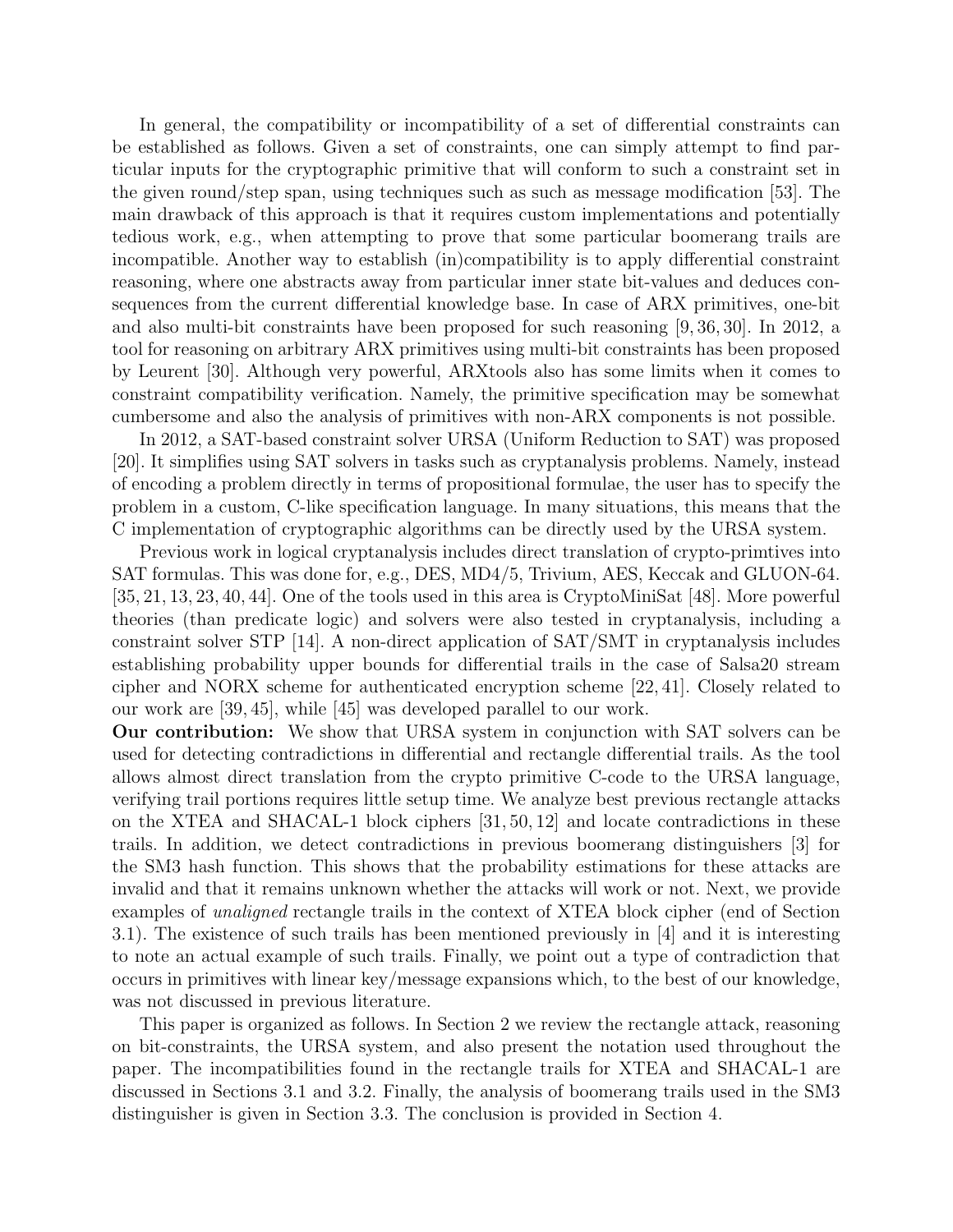## 2 Background and Notation

In this section, a brief description of the rectangle attacks on block ciphers and boomerang distinguishers on hash functions is provided, followed by an introduction to 1-bit conditions and reasoning about differential trails. Finally, an overview of the URSA system is provided along with the notation used throughout the paper.

### 2.1 The Rectangle Attack

In 1999, Wagner introduced a chosen-ciphertext cryptanalytic technique against block ciphers and named it the boomerang attack [49]. The technique exploits non-random behavior of carefully crafted encryption quartets. It works well against ciphers for which there exist short differentials with very high probability. The amplified boomerang attack [24], also known as the rectangle attack [4], is a chosen-plaintext variant of the boomerang attack.



Fig. 1. The Rectangle Attack

Below, a rectangle attack against a cryptographic function such as a block cipher is summarized. Denote the generic permutation in question by  $E$  and it's input by  $x$ . The quartet structure that the adversary is interested in is shown in Fig. 1. The function is decomposed as  $E = E_1 \circ E_0$  and two differential trails are assumed to exist:  $\delta \stackrel{E_0}{\longrightarrow} \Delta$  and  $\gamma \stackrel{E_1}{\longrightarrow} \Gamma$  with probabilities p and q, respectively. Here,  $\delta$  and  $\gamma$  are the input differences for  $E_0$  and  $E_1$ , respectively and  $\Delta$  and  $\Gamma$  are the output differences. If the differentials propagate as specified in Fig. 1, the quartet is called a right quartet.

The main idea in the rectangle attack is to compute pairs of the form  $(E(x_A), E(x_A \oplus \delta))$ for many randomly chosen  $x_A$  inputs and to count how many pairs of such of pairs will constitute right quartets. The probabilistic analysis of such an event is as follows. Out of N encrypted pairs with input difference  $\delta$ , about  $p \cdot N$  will conform to the  $\delta \stackrel{E_0}{\longrightarrow} \Delta$  trail. Now, out of  $p \cdot N$  such pairs, one can have about  $\frac{(p \cdot N)^2}{2}$  $\frac{N}{2}$  candidate quartets. The probability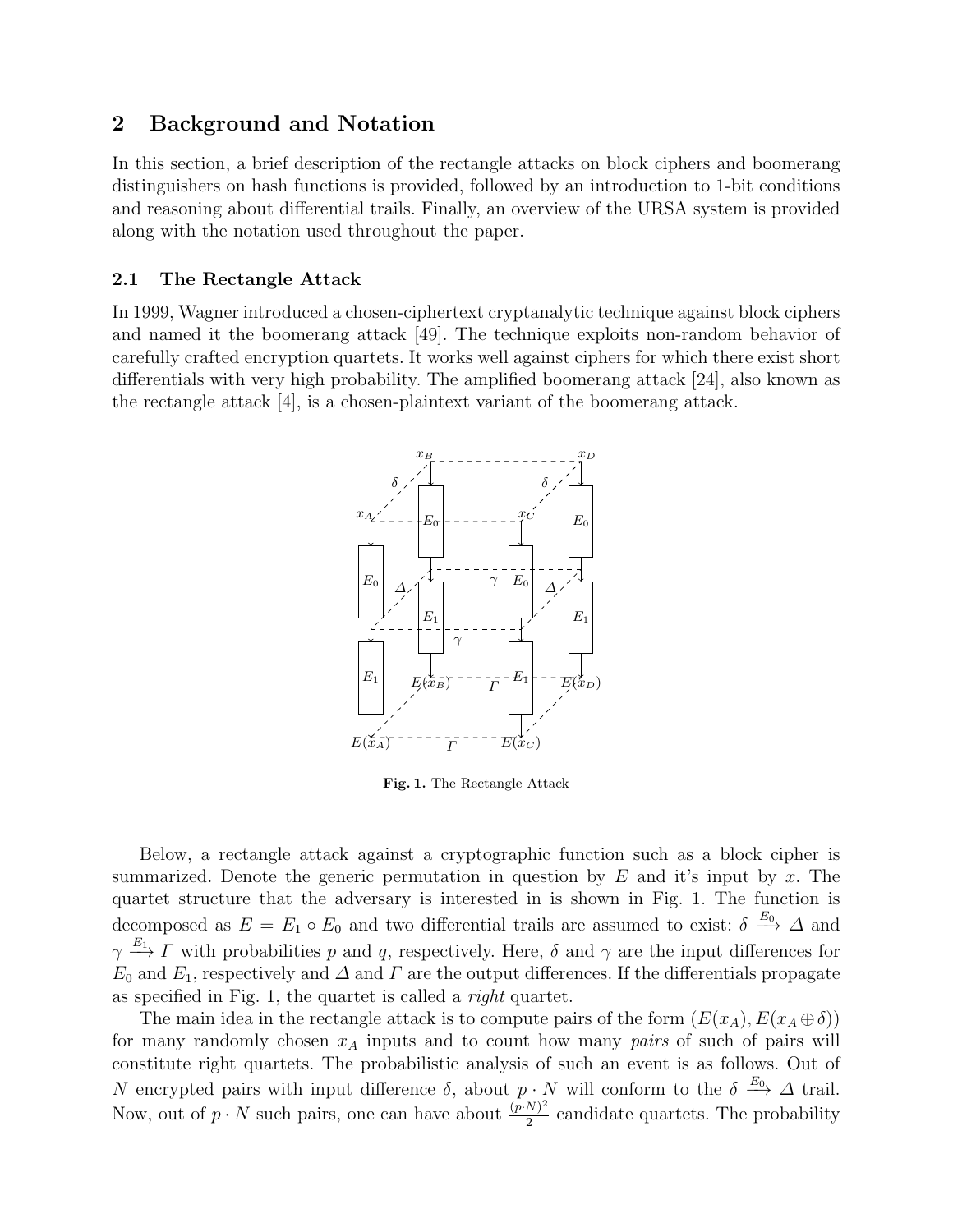that  $E_0(x_A) \oplus E_0(x_C) = \gamma$  within a randomly chosen candidate quartet is  $2^{-n}$ , where n is the  $E_0$  output bit-length. This event always coincides with  $E_0(x_B) \oplus E_0(x_D) = \gamma$  since  $E_0(x_B) \oplus E_0(x_D) = E_0(x_A) \oplus \delta \oplus E_0(x_C) \oplus \delta = \delta \oplus \delta \oplus \gamma = \gamma$  and thus the probability of both  $E_0(x_A) \oplus E_0(x_C) = E_0(x_B) \oplus E_0(x_D) = \gamma$  is in fact  $2^{-n}$ . As a result, the expect number of quartets satisfying  $E(x_A) \oplus E(x_C) = E(x_A) \oplus E(x_C) = \Gamma$  is  $\frac{(p \cdot N)^2}{2}$  $\frac{(N)^2}{2} \cdot 2^{-n} \cdot q^2 = N^2 \cdot 2^{-n-1} \cdot p^2 \cdot q^2.$ 

The expected number of right quartets is augmented further by allowing the two differential trails to vary, i.e., by considering  $\delta \stackrel{E_0}{\longrightarrow} \Delta'$  and  $\gamma' \stackrel{E_1}{\longrightarrow} \Gamma$  for all possible valid pair choices for  $(\Delta', \gamma')$ , that is

$$
N^2 \cdot 2^{-n-1} \cdot \sum_{(\Delta', \gamma')} p_{\delta \to \Delta'}^2 \cdot q_{\gamma' \to \Gamma}^2 \tag{1}
$$

On the other hand, for a random permutation, the expected number of right quartets is  $N^2$  $\frac{\nabla^2}{2} \cdot 2^{-2n} = N^2 \cdot 2^{-2n-1}$ . Comparing this estimate to (1) yields that if  $\sum_{(\Delta',\gamma')} p_{\delta \to \Delta'}^2 \cdot q_{\gamma'\to\Gamma}^2 >$  $> 2^{-n}$ , E can be distinguished from a random permutation.

In the literature  $[4, 32-34]$ , the estimate  $(1)$  is further simplified as

$$
N^2 \cdot 2^{-n-1} \cdot \sum_{\Delta'} p_{\delta \to \Delta'}^2 \cdot \sum_{\gamma'} q_{\gamma' \to \Gamma}^2
$$

which is a sound estimate if one assumes the pairwise independence of all  $E_0$  and  $E_1$  trails.

As for the boomerang distinguisher for hash functions, the goal is to find a quartet  $(x_0, x_1, x_2, x_3)$  for function f such that

$$
x_0 \oplus x_1 \oplus x_2 \oplus x_3 = 0
$$
  

$$
f(x_0) \oplus f(x_1) \oplus f(x_2) \oplus f(x_3) = 0
$$
 (2)

which is called a *zero-sum* or equivalently, a *second-order collision*. This is done by a technique similar to the above described distinguisher, taking into account the message freedom that is available in the context of compression functions. For a more detailed introduction to boomerang distinguishers on hash functions, the reader is referred to [7].

#### 2.2 Reasoning on 1-bit constraints

Searching for differential trails is facilitated by a constraints language introduced in [9]. Instead of working with bit-values, reasoning is performed on bit-constraints. The symbols used for expressing bit-constraints are provided in Table 1. For example, when we write  $-x-u$ , we mean a set of 4-bit pairs

$$
-x-u = \{T, T' \in F_2^4 | T_3 = T'_3, T_2 \neq T'_2, T_1 = T'_1, T_0 = 0, T'_0 = 1\}
$$

where  $T_i$  denotes *i*-th bit in word  $T$ .

Next, small examples of (a) a differential trail (b) a boomerang trail and (c) a boomerang trail incompatibility are provided. As for the differential trail, consider the following constraint specification over one 4-bit modular addition

$$
--- + ---x = ---x
$$
 (3)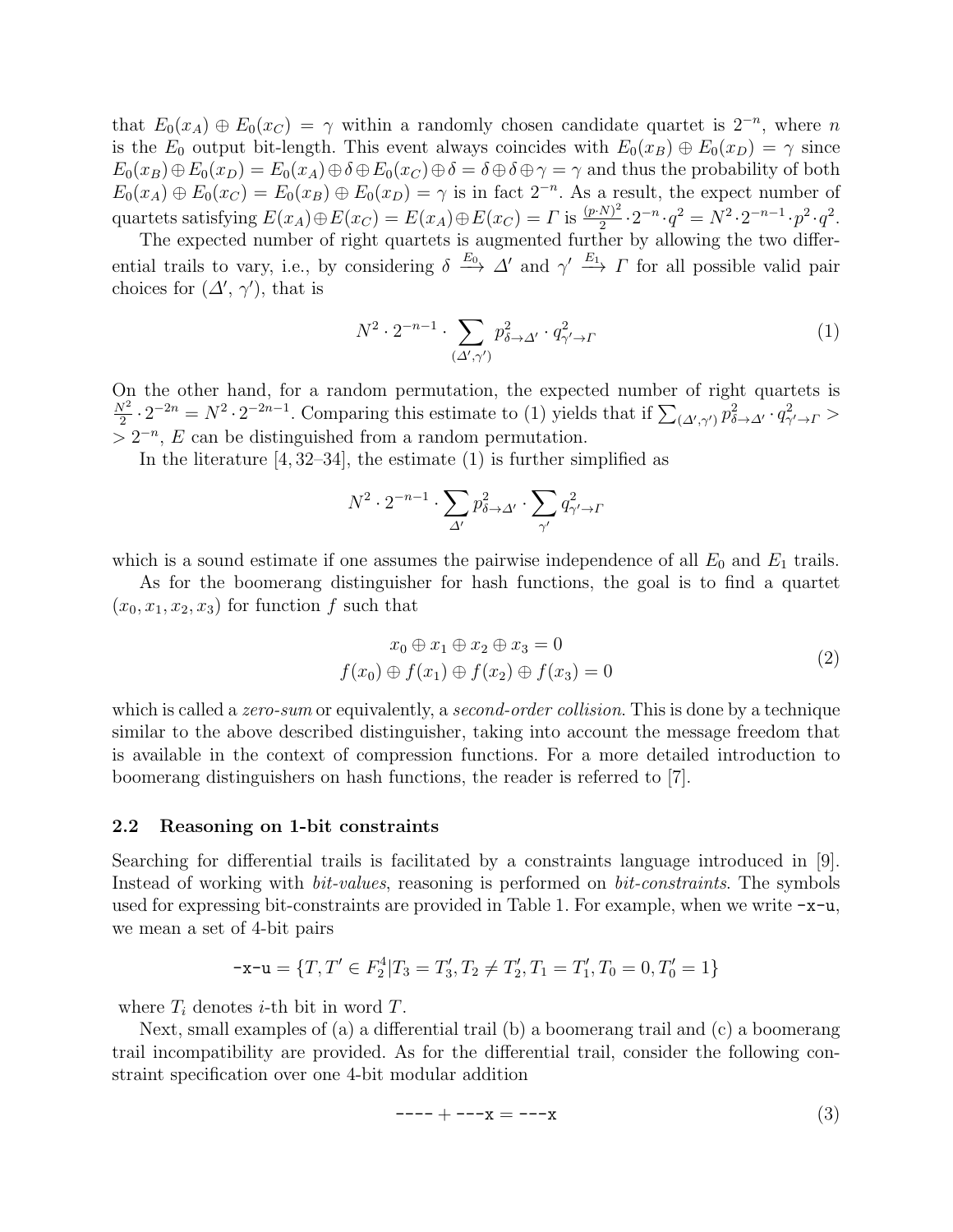| $\delta(x,x)$ | meaning            | ν. |  |  | $\delta(x,x)$             | $\lceil \text{meaning} \rceil(0,0) \rceil(0,1) \rceil(1,0)$ |  |  |
|---------------|--------------------|----|--|--|---------------------------|-------------------------------------------------------------|--|--|
|               | anything           |    |  |  |                           | $x=0$                                                       |  |  |
|               | $x = x'$           |    |  |  |                           | $x'=0$                                                      |  |  |
| X             | $x \neq x'$        |    |  |  |                           |                                                             |  |  |
|               | $x=x'=0$           |    |  |  | $\boldsymbol{\mathsf{A}}$ | $x' = 1$                                                    |  |  |
| u             | $(x, x') = (0, 1)$ |    |  |  |                           |                                                             |  |  |
| $\mathbf n$   | $(x, x') = (1, 0)$ |    |  |  |                           | $x=1$                                                       |  |  |
|               | $x=x'=1$           |    |  |  |                           |                                                             |  |  |
|               |                    |    |  |  |                           |                                                             |  |  |

Table 1. Symbols used to express 1-bit conditions [9]

The trail models a pair of additions  $x_A + y_A = z_A$  and  $x_B + y_B = z_B$  and specifies that  $x_A = x_B$  and also that  $y_A$  and  $y_B$ , as well as  $z_A$  and  $z_B$  are different only on the least significant bit. It can be observed that the necessary condition for the trail to realize is  $lsb(x_A) = lsb(x_B) = 0.$ 

As for the boomerang trail, in that context, one works with quartets instead of pairs. Consider a quartet of modular additions  $x_{\omega} + y_{\omega} = z_{\omega}$ , for  $\omega \in \{A, B, C, D\}$ . To specify a boomerang trail, two differential trails are required, labeled as the top trail and the bottom trail. This terminology comes from the fact that the two trails are specified on the bottom and the top round portions of the cryptographic primitive, respectively. For the purpose of this example, let (3) be the bottom trail and let the top trail be specified by

$$
--- + ---x = - - x
$$
 (4)

The bottom trail is imposed on  $x_{\omega} + y_{\omega} = z_{\omega}$  for  $\omega \in \{A, B\}$  and  $\omega \in \{C, D\}$ , whereas the top trail is imposed on  $\omega \in \{A, C\}$  and  $\omega \in \{B, D\}$ . As shown below, taking the four sets of constraints on  $x_{\omega} + y_{\omega} = z_{\omega}$  for  $\omega \in \{A, B, C, D\}$  yields a contradiction, i.e., the boomerang trail incompatibility. The incompatibility of (3) and (4) follows from the fact that the necessary condition to have  $(4)$  is that the rightmost bit of x is 1, i.e., that  $lsb(x_A) = lsb(x_C) = 1$  (and also  $lsb(x_B) = lsb(x_D) = 1$ ). However, as shown above, the necessary condition for (3) is that  $lsb(x_A) = lsb(x_B) = 0$  and thus no quartet of additions satisfies both trails.

#### 2.3 The URSA System

The system was proposed in 2012 [20] and represents a high-level front-end to efficient SAT solvers. It translates constraint sets specified in a C-like language into SAT formulas, after which a SAT solver of user's preference is executed on the derived equations. The following example of URSA usage was provided in [20]. Let  $x_{n+1} = (1664525x_n + 1013904223) \text{ mod } 2^{32}$ for  $n \geq 0$ . To find  $x_0$  given  $x_{100} = 3998113695$ , URSA is executed on the following code

```
nx=nseed;
for (ni=1; ni<=100; ni++)
     nx = nx*1664525+1013904223;
bc = (nx == 3998113695);
assert(bc);
```
which produces logical equations that can be solved by a SAT solver of user's preference.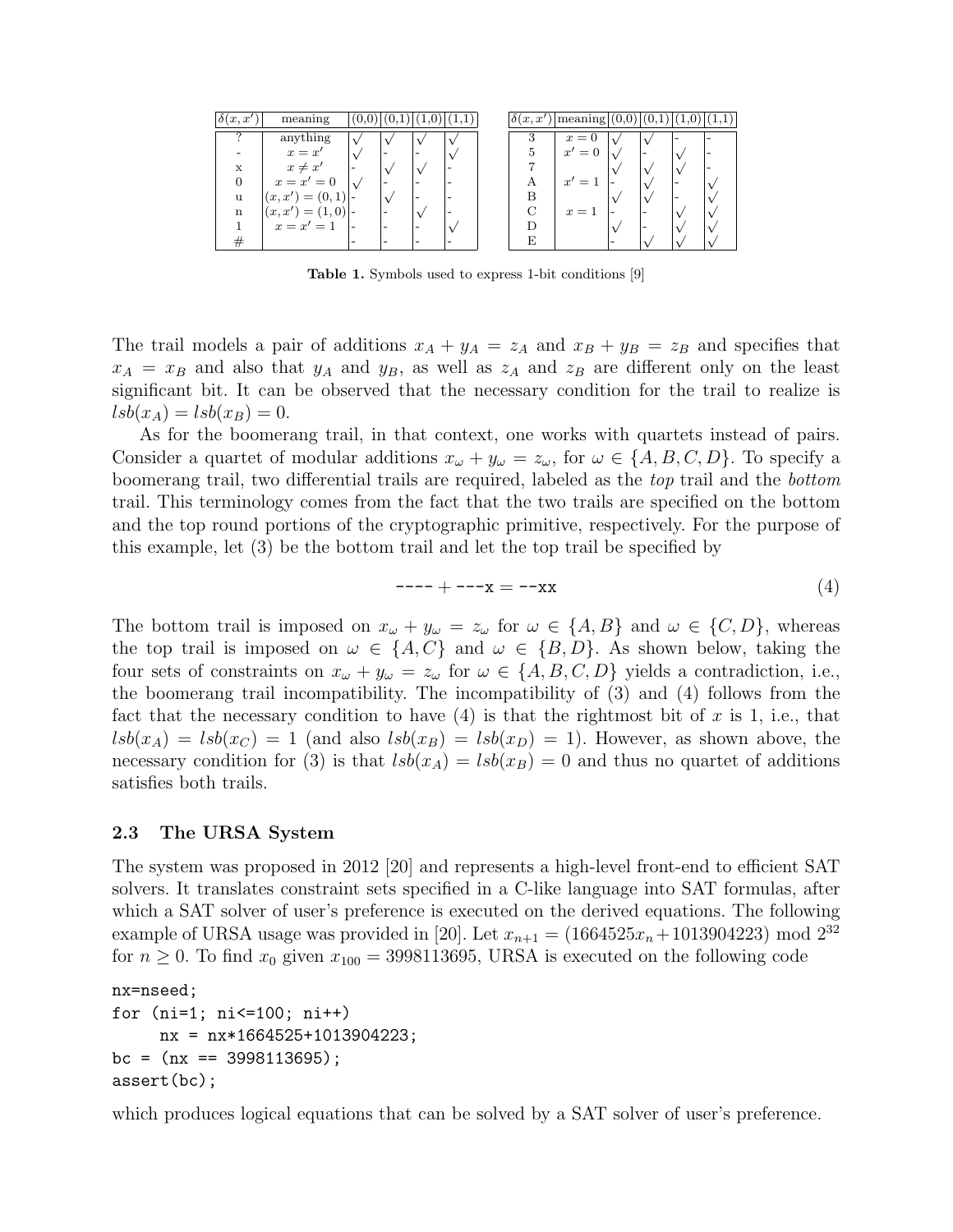#### 2.4 Notation

The following notation is used throughout the paper:

 $x^b$ : The  $b^{th}$  bit of a word x. For example  $x^0$  is the least significant bit of x.

A, B, C, D: four branches of primitive executions, following Fig. 1.

 $\Delta r_j^i[A, B]$ : bit-constraint (a symbol from Table 1) at bit-position i in word  $r_j$  constraining branches A and B.

 $\oplus$ , +: bit-wise XOR and addition mod  $2^{32}$ , respectively

 $\ll$ ,  $\gg$ : left and right shift, defined on 32-bit values.

 $\lll$ ,  $\gg$ : left and right rotation, defined on 32-bit values.

### 3 Detecting Rectangle/Boomerang Trail Contradictions

In this section, we detect contradictions in the trails used in attacks on XTEA [31], SHACAL-1 [50, 12] block ciphers and the SM3 [3] hash function. The first two attacks are rectangle related-key key recovery attacks and the latter attack is a distinguishing attack against a reduced-round SM3 compression function.

The general approach is to represent the primitive and the corresponding step constraints in the URSA language, run a SAT solver over the sequence of steps where a contradiction is suspected, i.e., typically around the middle steps where the rectangle trail switch  $[49, 24, 4]$ occurs. If the SAT solver reports no solutions, the next step is to locate where the contradiction is located, i.e., to find the minimal or close to minimal constraint set that yields a contradiction. This was done using a manual trial-and-error approach, i.e., by removing constraints as long as the system does not have solutions. Finally, the proof for the contradiction is built based on the reduced constraint set.

#### 3.1 On the incompatibility of XTEA trails [31]

The key-recovery attack on 36-reduced-round XTEA [31] is a related-key attack since it requires differences in the key bits (as well as in plaintexts). It works with quartets of encryptions and falls into the category of rectangle attacks. Below, a brief specification of the cipher is provided. For a more detailed description, the reader is referred to [54, 31].

XTEA takes as input a 64-bit plaintext and a 128-bit key. The encryption and decryption functions consist of 64 Feistel-network rounds. Two equivalent representations of one encryption round are schematically presented in Fig. 2, where on the right-hand side a shiftregister based representation is provided. Feistel networks have been previously studied in the form of shift registers in the context of the DES block cipher [15], where the cipher was presented as a Non-Linear Feedback Shift Register with input. We use the shift-register based representations since such representations are elegant when it comes to working with differential trails [9, 38].

The 128-bit key is represented by four 32-bit words as  $K = (K_0, K_1, K_2, K_3)$  and then, for  $i = 1, \ldots 64$  expanded to 64 32-bit words, as specified by

$$
W_i = \begin{cases} \n\left\lfloor \frac{i}{2} \right\rfloor \times \delta + K_{\left(\lfloor \frac{i}{2} \rfloor \times \delta\right) \& 3} & \text{if } i \text{ is odd} \\
\left\lfloor \frac{i}{2} \right\rfloor \times \delta + K_{\left(\lfloor \frac{i}{2} \rfloor \times \delta \gg 11\right) \& 3} & \text{if } i \text{ is even}\n\end{cases} \tag{5}
$$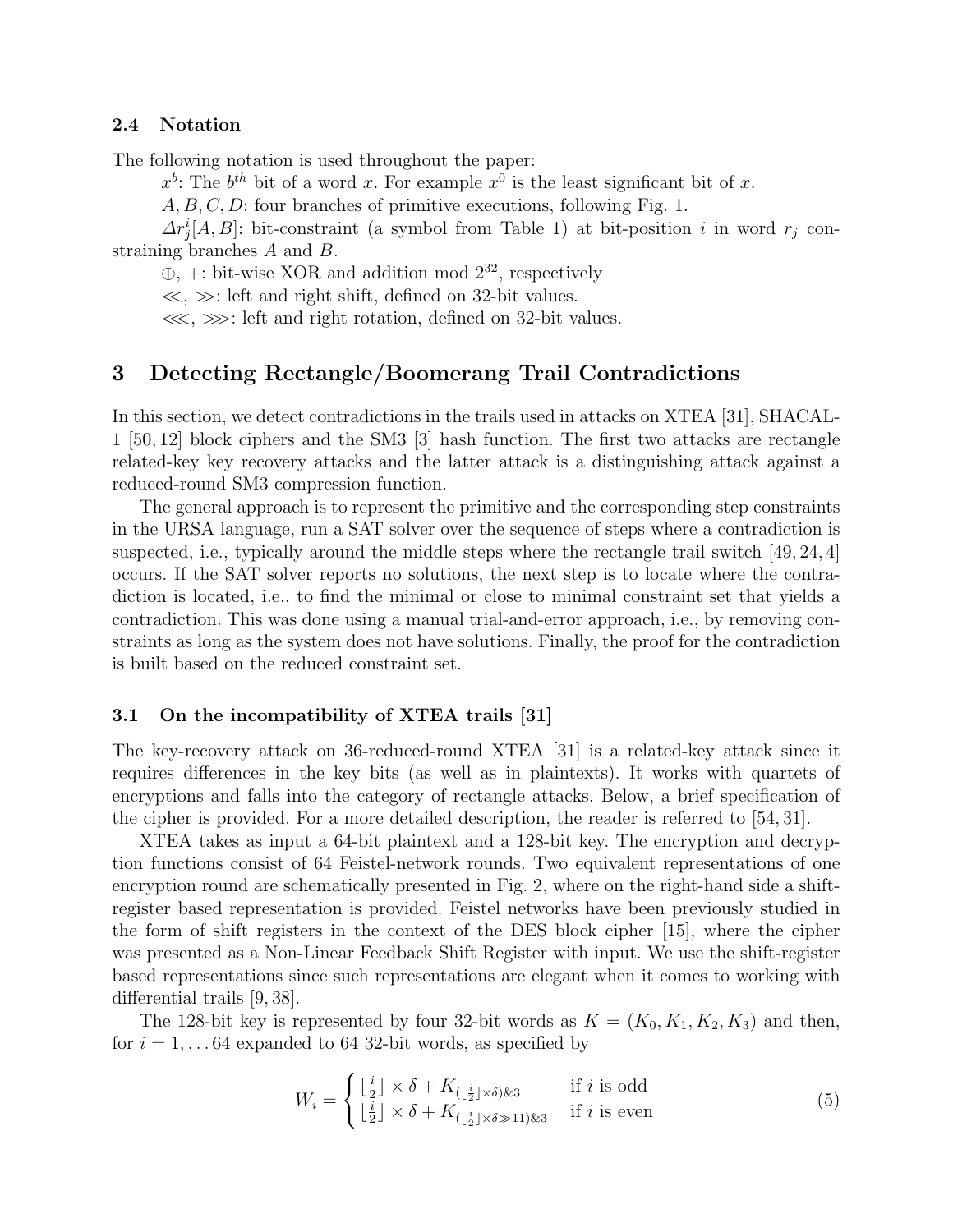

Fig. 2. Two equivalent representations of the XTEA round function

Here,  $\delta = |($ √  $\sqrt{5} - 1 \times 2^{31}$ ] = 0x9e3779b9. The subscripts to K in the expression above simply define an expansion of  $K_0, \ldots K_3$  words over the XTEA rounds. The expression  $\lfloor \frac{i}{2} \rfloor$  $\frac{i}{2}$   $\times \delta$ specifies round constants.

The round function is specified next (see right-hand picture in Fig. 2). Denote the 64 bit plaintext in the form of two 32-bit words  $(A_0, A_1)$ . Then, the encryption is done by calculating

$$
r_{i+1} = r_{i-1} + (L(r_i) + r_i) \oplus W_i \tag{6}
$$

for  $i = 1, \ldots 64$ , where  $L(x) = (x \ll 4) \oplus (x \gg 5)$ . The ciphertext is taken to be  $(r_{63}, r_{64})$ .

In [31], a related-key rectangle attack aiming to break 36 rounds of XTEA (rounds 16- 51) and not requiring any weak-key assumptions is provided. The starting point for each rectangle attack is a family of top and bottom differential trails [4]. In [31], a family of trails is provided for  $E_0$  (rounds 16-37) and one constant trail with probability 1 is provided for the bottom family (rounds 37-45). Then, each of the  $E_0$  trails are connected to the fixed  $E_1$ trail.

We used the URSA system to verify that the bottom trail cannot be connected to any of the trails in the top trail family. A particular high-probability representative pair of topbottom trails (Table 3 in [31]) is shown in Table 2. The step numbers are given in the first and the last column, along with the active message words. Only the steps around the middle of the primitive are shown. Steps 35-37, where the contradiction can be localized, are marked in gray.

The bit-constraints provided by the top and the bottom trail in Table 2 are not fully propagated. Based only on the constraints given in the bottom trail in steps 36 and 37 and (6) for  $i = 36$ , one can conclude that  $\Delta r_{35}^i[A, C] = \Delta r_{35}^i[B, D] = \cdots$  for  $i = 0, \ldots, 25$  and  $\Delta r_{35}^{26}[A, C] = \Delta r_{35}^{26}[B, D] = 'x'.$  Taking into account these propagations, a detailed view of the relevant trail portion [31] is provided in Table 3.

In the proof below, let  $C^i_\omega$  denote a carry bit at position  $0 \leq i \leq 31$  on branch  $\omega \in$  ${A, B, C, D}$  in  $r_{35} + (r_{36} + L(r_{36})) \oplus W_{36}$ . We recall that in a 32-bit modular addition  $z = x + y$ , for  $0 \leq i \leq 30$ 

$$
z^{i+1} = x^{i+1} \oplus y^{i+1} \oplus c^i, \text{ where } c^i = maj(x^i, y^i, c^{i-1})
$$
 (7)

while  $c^{-1} = 0$ .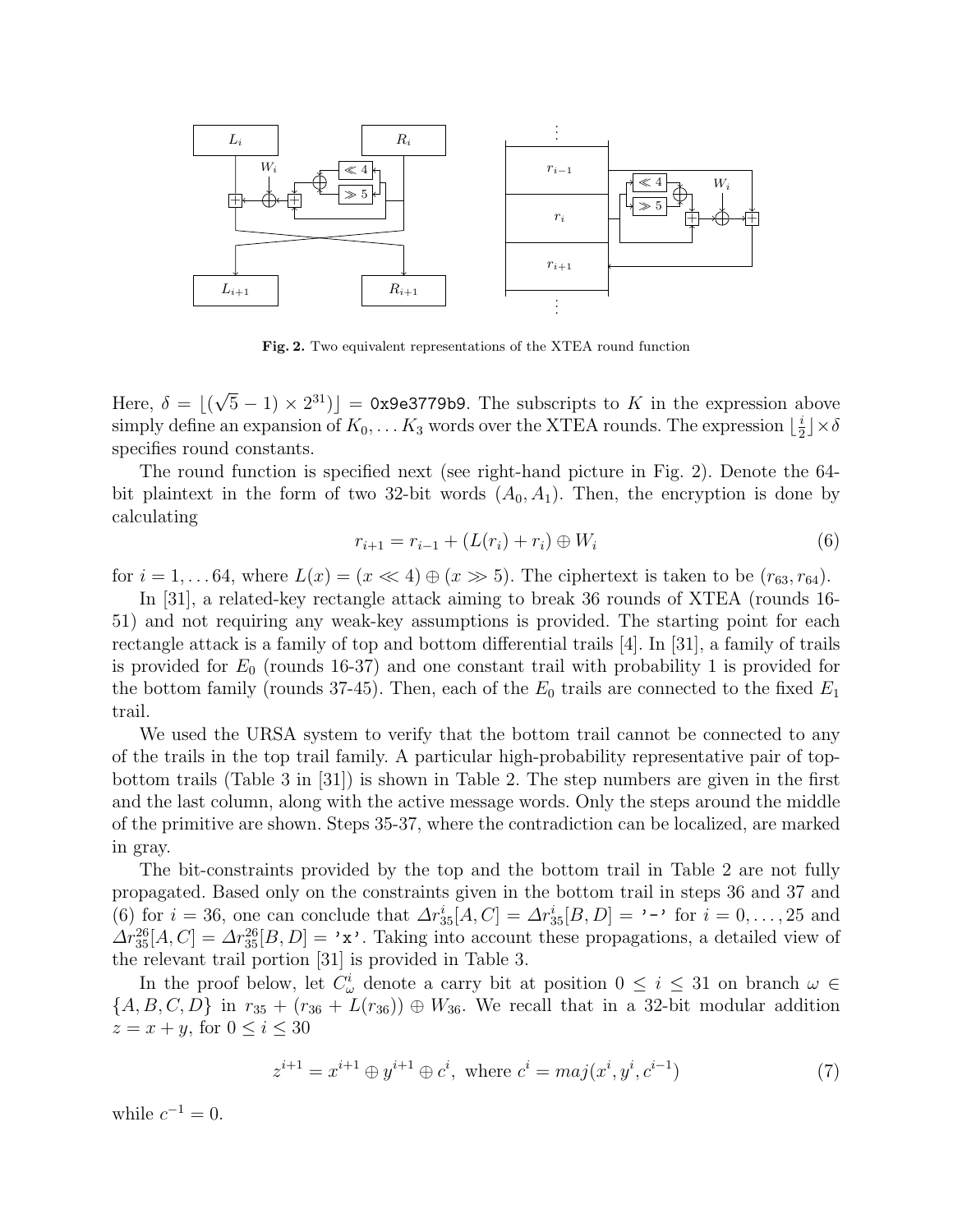

Table 2. One of the XTEA rectangle trails [31]

| step                                           | $\Delta[A, B] = \Delta[C, D]$                                                                                                                          | $\Delta[A, C] = \Delta[B, D]$ |
|------------------------------------------------|--------------------------------------------------------------------------------------------------------------------------------------------------------|-------------------------------|
| $\varDelta r_{35}$                             |                                                                                                                                                        | $ ?????x-$                    |
| $\Delta r$ <sub>36</sub><br>$\Delta L(r_{36})$ | ----x---x----x----                                                                                                                                     |                               |
|                                                | --------x---x---------x----x-----<br>$\Delta s(r_{36}) = \Delta (r_{36} + L(r_{36})) \oplus W_{36})  ?$ ??????????????????????????????~------  ?????x- |                               |
| $\Delta r_{37} = \Delta (r_{35} + s(r_{36}))$  | -----x-x-                                                                                                                                              |                               |

Table 3. A detailed view of (contradictory) steps 35-37

#### **Observation 1** Constraints specified in Table 3 are contradictory.

Proof: The argument about the contradiction is split in two cases:

(i) Let the bit  $s^{26}(r_{36})$  for both  $\Delta[A, B]$  and  $\Delta[C, D]$  be inactive. In Table 3, this bit constraint is shown in the  $\Delta s(r_{36})$  row (bit 26 from right-to-left in the  $\Delta[A, B] = \Delta[C, D]$  column). This part of the proof replaces the '?' at this position by a '-'. As a consequence,  $\Delta s^{27}(r_{36}) = -1$  in the  $\Delta[A, B] = \Delta[C, D]$  column of Table 3, since  $r_{36}$ ,  $L(r_{36})$  and  $W_{36}$ are inactive past bit-position 26.

It can be observed that  $C_A^{25} = C_B^{25} = C_C^{25} = C_D^{25}$  and this carry value will be denoted by C. Namely,  $C_A^{25} = C_C^{25}$  and  $C_B^{25} = C_D^{25}$  since  $\Delta s^i(r_{36}) = \Delta r_{35}^i = -1$  for  $0 \le i \le 25$ in the  $\Delta[A, C] = \Delta[B, D]$  column. Furthermore, in the  $\Delta[A, B] = \Delta[C, D]$  column,  $\Delta s^{26}(r_{36}) = \cdots$  due to the assumption and  $\Delta r_{35}^{26} = \Delta r_{37}^{26} = \cdots$ . Thus, there is no carry disturbance from bit-position  $i \leq 25$  and  $C_A^{25} = C_B^{25}$ .

We show that both in the case  $C = 0$  and the case  $C = 1$ , a contradiction is reached. According to the assumption of this part of the proof, the bit-value  $s^{26}(r_{36})$  is equal to some fixed  $b \in \{0,1\}$  in both A and B branches. If  $C = 0$ , then  $b = 0$  is a necessary condition, since if  $b = 1$ , the  $\Delta r_{37}^{27}$  constraint would be 'x' and this is not the case. However, since the  $\Delta s^{26}(r_{36})$  is specified as 'x' for  $\Delta[A, C]$  and  $\Delta[B, D]$ , the necessary condition  $b = 0$  cannot be fulfilled in  $\Delta [C, D]$  and therefore this path cannot behave according to the  $\Delta[A, B] = \Delta[C, D]$  column of Table 3. In the case  $C = 1$ , a necessary condition  $b = 1$  is derived and the contradiction argument proceeds analogously.

(ii) Let the negation of the assumption used in (i) hold. In other words, let  $s^{26}(r_{36})$  be active in  $\Delta[A, B]$  or, let the same bit be active in  $\Delta[C, D]$ . This disjunction implies that both bits are active simultaneously, since  $s^{26}(r_{36})$  is active in both  $\Delta[A, C]$  and  $\Delta[B, D]$ . Next, we have that  $s^{25}(r_{36})$  is active in both  $\Delta[A, B]$  and  $\Delta[C, D]$ , since otherwise there would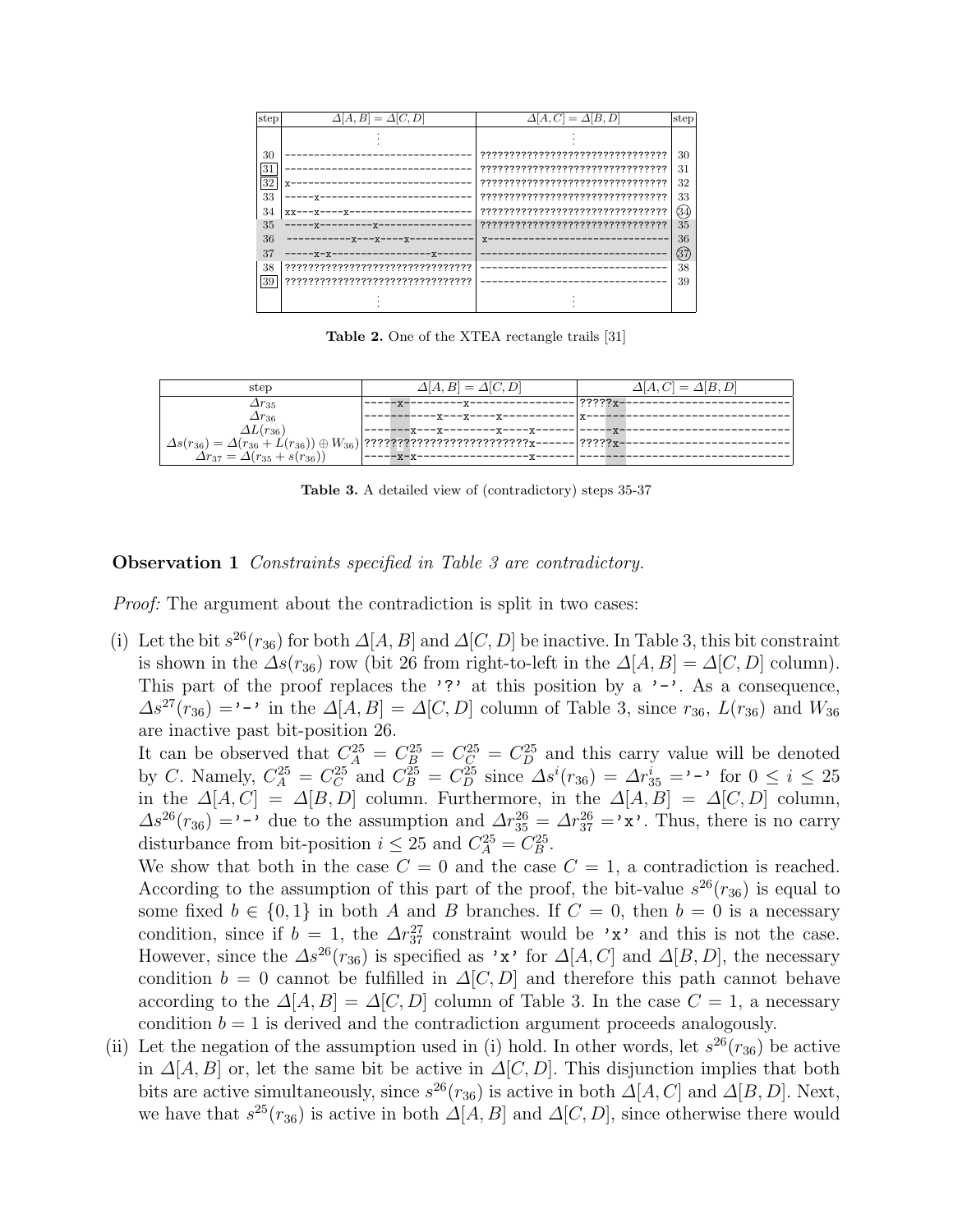not be a carry difference coming from bit position 25 and causing the two active bits to sum to an active bit in  $r_{37}^{26}$ . Finally, it follows that bits  $r_{37}^{27}$  in  $\Delta[A, B]$  and  $\Delta[C, D]$  are also active. This is true since  $C_A^{26} \neq C_B^{26}$  and  $C_C^{26} \neq C_D^{26}$ . The first of the two equalities is true since both input bits and the output bit at position 26 are active when  $r_{37}$  is calculated. Independently, the second inequality is valid for the same reason on  $\Delta[C, D]$ .

The 'x' constraints on bit positions 25 and 26 in  $\Delta s(r_{36})$  have the same sign (both 'u' or both 'n'), since they are caused by the carry propagation from bit position  $i \leq 24$  in the  $r_{36}$  and  $L(r_{36})$  summation. This is true both in  $\Delta[A, B]$  and  $\Delta[C, D]$ . On the other hand, this cannot hold, since the constraint at bit position 26 in  $\Delta s(r_{36})$  at [A, C] corrupts this sign and thus we have a contradiction.

As already mentioned, we verified that the other top-bottom trail variants [31] are incompatible. It should be noted that all of the trails are induced by a difference at the most significant bit (MSB) positions in the key words. Previously, it was speculated [47] that if the top and the bottom trails start from the same bit position, contradictions are more likely to occur as the trails are likely to involve the same bit-positions. Our analysis confirms this intuition.

In this regard, one can also ask whether there exist *any* pair of compatible trails such that both top and the bottom trail are due to MSB disturbances in the round span discussed in [31] (31-37). Using URSA, this question can be answered by simply removing all of the trail constraints from the constraint representation and leave only those that enforce the top and the bottom trail expanded key disturbances. It should be noted that the task given to the SAT solver in this case is more difficult, since the solver has to effectively search for valid compatible differential trails. Increasing the number of rounds in the middle may result in impractical SAT solver execution times.

The following discussion is relevant at this point. To provide a lower bound for the probability of the distinguishing property used in the attack, most of the trails used in the previous literature on rectangle or boomerang attacks are aligned in the sense that the trails enforced on the opposite faces of the quartet structure share the same active bit positions. This allows having only two trails to model all four faces in the quartet of primitive execution. However, previously, unaligned trails have also been attributed to add to the overall attack probability [4]. In such a case, the primitive follows four different trails and results in the desired output difference.

We verified whether there exist both aligned and unaligned solutions to the round span discussed in [31]. The SAT solving phase for an aligned solution above took less than 30 minutes running as one process on 8-core 2.67 Ghz Intel i7 CPU before returning a negative answer. In other words, there exists no trails starting from the MSB positions in the 31- 37 round span. However, interestingly enough, if the alignment constraints are removed, the solution does exist. The solution returned by the SAT solver follows four different (unaligned) trails and, as such, is different from the trails studied in the majority of previous literature (for rectangle attacks on block ciphers, see, e.g., [11, 32, 50] and as for boomerang distinguishers on hash functions see, e.g., [7, 8]). As we are not aware of previous examples of unaligned trails in the literature, the extracted trails are presented in Fig. 7 in the Appendix, along with the corresponding plaintext and key values in Fig. 8.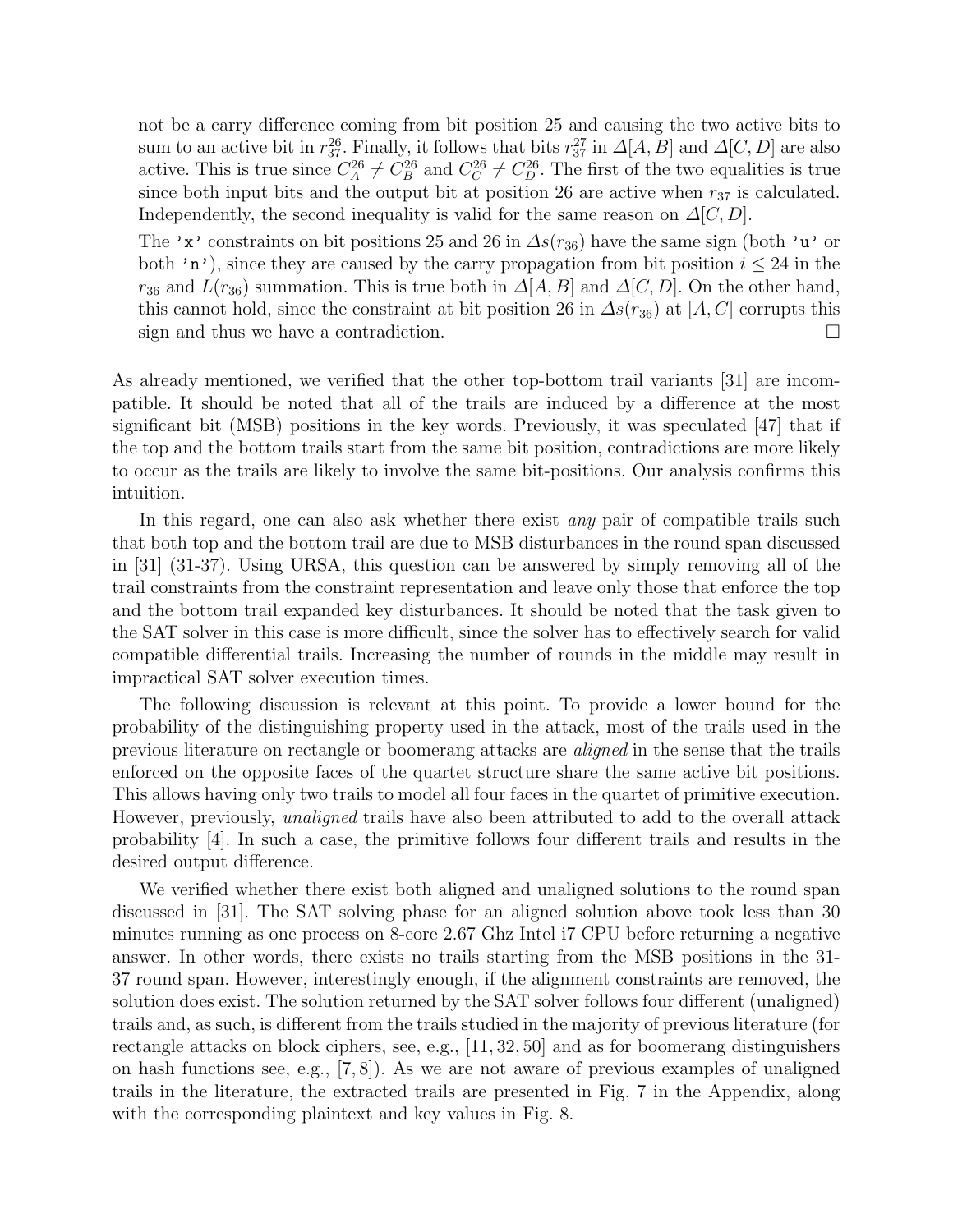The analysis above shows that contradictions that occur because both top and bottom trails start from the most significant bit may be resolved if one allows unaligned trails. This is relevant in the context of building compression function distinguishers, since having boomerang trails induced by MSB disturbances reduces the complexity of the final phase of the second order collision search [7, 47].

#### 3.2 On the incompatibility of SHACAL-1 trails [50, 12]

In 2001, Handschuh and Naccache [16, 17] proposed the SHACAL-1 block cipher and submitted it to the NESSIE (New European Schemes for Signatures, Integrity and Encryption) project [1]. SHACAL-1 is in fact the internal block cipher used within the SHA-1 hash function [43]. When applied in the Davies-Meyer mode, SHACAL-1 represents the SHA-1 compression function. Reduced-step SHACAL-1 was scrutinized both in the single-key and the related-key cryptanalytic models [5, 18, 27, 33]. As for the full-round SHACAL-1, it was shown to be susceptible to a rectangle related-key attack with complexity better than exhaustive search in [12] in 2006.

However, Wang et al. [50] found multiple problems in previous attacks on SHACAL-1. In particular, it was observed that the previous attacks [5, 18, 27, 33] do not work due to flaws in the provided differential trails. The trails turn out to be contradictory when regarded as single trails, i.e., independently of the quartet/rectangle context. Problems in these attacks are mostly related to the sign of active bits. In case only XOR differences are considered, these types of problems remain unnoticed [50].

Apart from finding flaws in previous attacks, [50] finds that the related-key rectangle attack [12] remains valid although it works against only a subset of the key space (2<sup>496</sup> out of  $2^{512}$  keys). In addition, [50] proposed a new related-key rectangle attack that works for  $2^{504}$ out of 2<sup>512</sup> keys. To the best of our knowledge, these are the best attacks against SHACAL-1.

In this section, we show that the two attacks above are in fact also flawed. Although the trails are non-contradictory when regarded independently, once connected as specified by the rectangle setting, incompatible constraints are placed on the inner state bits. Moreover, below, we point out a particular type of contradiction that is likely to occur in rectangle attacks on ciphers with linear key schedule with good diffusion such as SHACAL-1. To the best of our knowledge, this type of rectangle/boomerang attack contradiction has not been discussed in the previous literature.

Below, a specification of the SHACAL-1 encryption function based on recurrence relations is provided. To encrypt, the 160-bit plaintext and the 512-bit key are copied to  $(r_0, r_{-1}, r_{-2}, r_{-3}, r_{-4})$  and  $(W_0, W_1, \ldots W_{15})$ , respectively. The block cipher key is expanded according to the SHA-1 message expansion

$$
W_i = (W_{i-3} \oplus W_{i-8} \oplus W_{i-14} \oplus W_{i-16}) \lll 1
$$

for  $i = 16, \ldots 79$ . Next, 80 iterations of the function schematically represented in Fig. 3 are applied. Explicitly, for  $i = 0, \ldots 79$ , we have

$$
r_{i+1} = r_{i-4} \lll \rho_{30}^i + K_i + f_i(r_{i-1}, r_{i-2} \lll \rho_{30}^i, r_{i-3} \lll \rho_{30}^i) + W_i + r_i \lll \rho_5^i
$$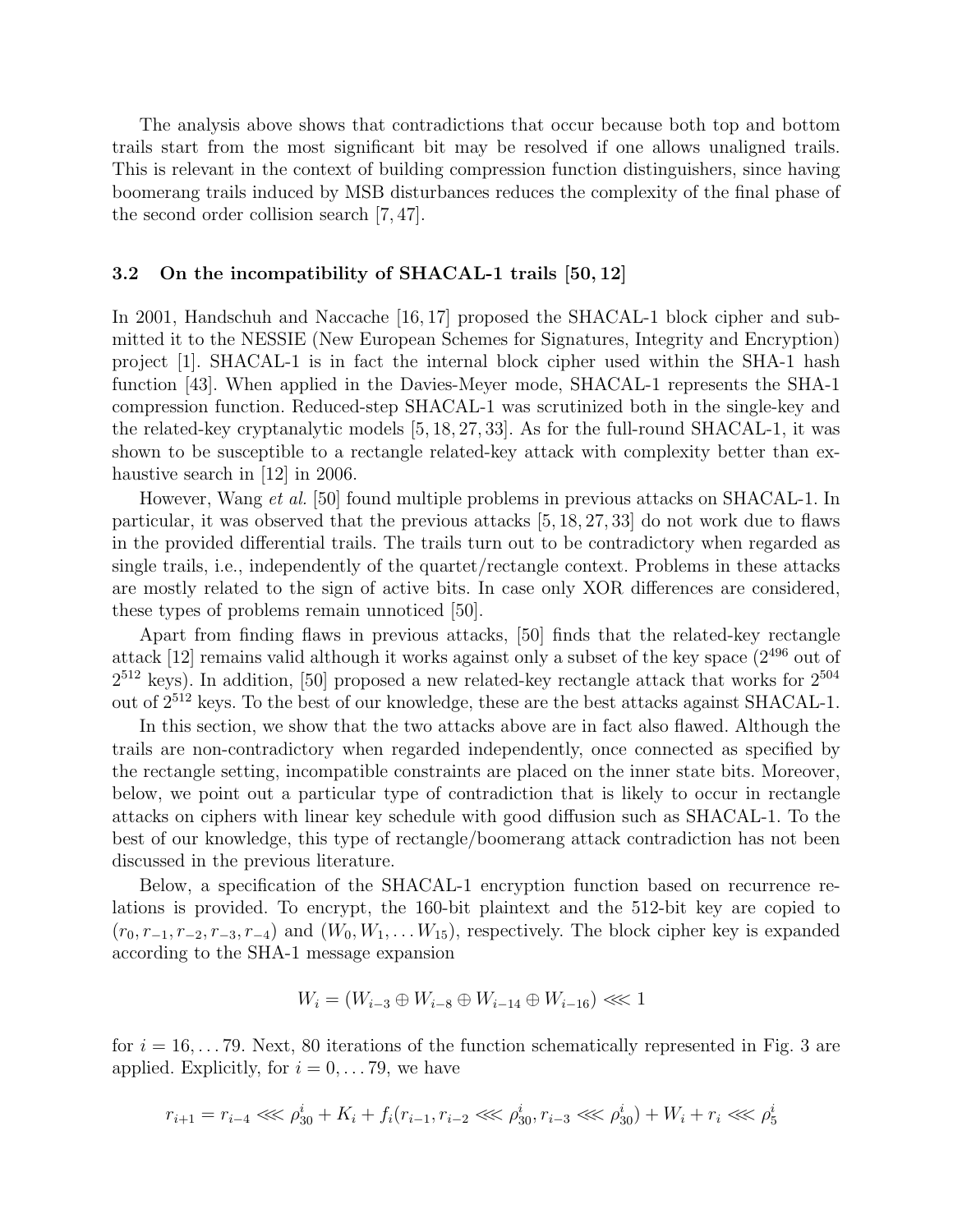

Fig. 3. Two equivalent representations of the SHA-1 state update step

where  $K_i$  are the round constants,  $\rho_{30}^i = 30$  and  $\rho_5^i = 5$  for  $4 \le i \le 79$  and for  $0 \le i \le 3$ , the rotational constants are properly adjusted. The bit-wise logical functions are defined as:

$$
f(x,y,z) = \begin{cases} IF(x,y,z) = (x \wedge y) \vee (\neg x \wedge z) & 0 \le i \le 19\\ XOR(x,y,z) = x \oplus y \oplus z & 20 \le i \le 39 \text{ or } 60 \le i \le 79\\ MAJ(x,y,z) = (x \wedge y) \vee (x \wedge z) \vee (y \wedge z) & 40 \le i \le 59 \end{cases}
$$

The SHACAL-1 ciphertext is defined to be  $(r_{80}, r_{79}, r_{78}, r_{77}, r_{76})$ .

In Table 4, contradictory portions of the SHACAL-1 trails are given (extracted from Tables 7 and 8 in  $[50]$ ).

| $\Delta[A, B] = \Delta[\overline{C, D]}$ | $\Delta W[A, B] = \Delta W[C, D]$ | $\Delta[A, C] = \Delta[B, D]$ | $\Delta W[A, C] = \Delta W[B, D]$ |
|------------------------------------------|-----------------------------------|-------------------------------|-----------------------------------|
|                                          |                                   |                               |                                   |
|                                          |                                   |                               |                                   |
|                                          |                                   |                               |                                   |
|                                          |                                   |                               |                                   |
|                                          |                                   |                               |                                   |
|                                          |                                   |                               |                                   |
|                                          |                                   |                               | $\mathbf{A}$                      |

Table 4. Incompatible SHACAL-1 trails [50]

#### **Observation 2** Constraints specified in Table 4 are contradictory.

*Proof:* As shown by gray bits in the third column of Table 4, only one input bit to  $f_{33}$  for  $[A, C]$  is active. Since  $f_{33}$  is in fact the XOR function, the output  $f_{33}$  bit at this position is active as well. The  $\Delta W_{33}^1[A, C] = 'x'$  constraint cancels out this active bit since no bits are active in  $\Delta r_{34}[A, C]$ . This is possible only if the corresponding  $f_{33}$  output bit and  $\Delta W_{33}^1[A, C]$ have opposite signs. The same should hold for  $[B, D]$  and this yields a contradiction since  $\Delta W_{33}^1[A,B] = \Delta W_{33}^1[C,D] = 'x'.$ 

As for the rectangle trails used in [12], we analyze the constraints in steps 57-63 in detail and show that these steps contain a contradiction. It should be noted that the top trail and the bottom trail for this attack cover steps 0-34 and 34-69, respectively. The contradictions are likely to occur in the region where both top and the bottom trails are specified, i.e., where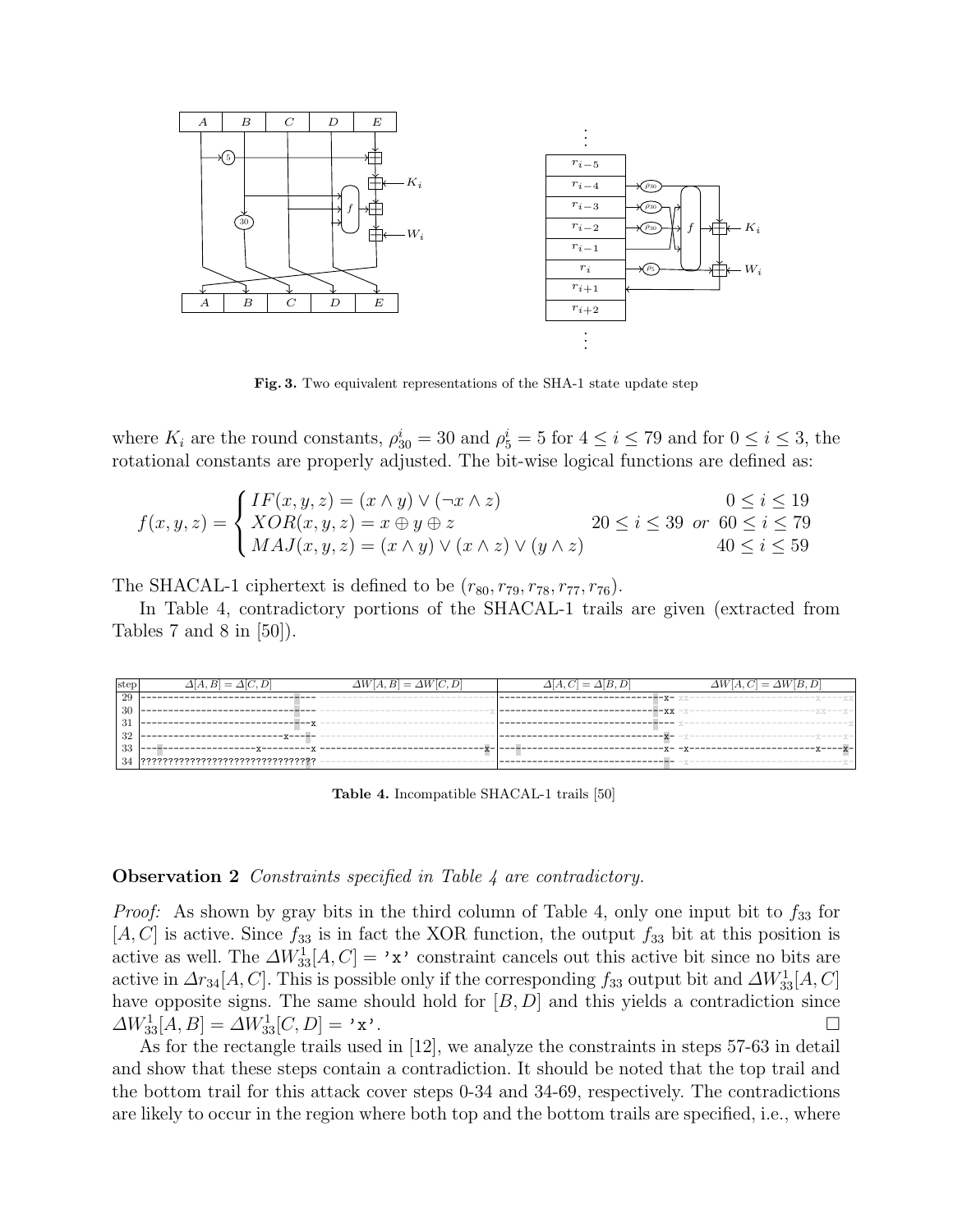the bottom and the top trails meet  $[42, 30, 47]$ . However, in this case, due to the message expansion linearity, the contradiction occurs in the late steps of the bottom trail as well.

In Table 5, trails for steps 57-63 are presented (Tables 2 and 3 in [12]). As can be observed, the  $\Delta[A, B] = \Delta[C, D]$  column contains only '?' constraints since the top trail in late steps 57-63 is unspecified, as expected in the rectangle attack setting. However, since the message expansion in SHACAL-1 is linear, the  $\Delta W|A, B| = \Delta W|C, D|$  is fully specified by the message expansion. The observation below shows that the linearly expanded constraints in the  $\Delta W[A, B] = \Delta W[C, D]$  column do not allow the  $\Delta[A, C] = \Delta[B, D]$  column to be satisfied.

| step | $\Delta[A, B] = \Delta[C, D]$              | $\Delta W[A, B] = \Delta W[C, D]$ | $\Delta[A, C] = \Delta[B, D]$ | $\Delta W[A, C] = \Delta W[B, D]$ |
|------|--------------------------------------------|-----------------------------------|-------------------------------|-----------------------------------|
|      |                                            |                                   |                               |                                   |
|      |                                            | --x-xxx----xx-x-                  |                               |                                   |
|      |                                            | $-x-xx-x---x-x-x$                 |                               |                                   |
|      |                                            | $X-----XXX---XXX$                 |                               |                                   |
| 6    | <u> ????????????????????????????????</u> - | -xx--xx-x-xxxx-                   |                               |                                   |
| 62   |                                            | $-x-xxxx---xx-x-$                 |                               |                                   |
|      | ?????????????????????????????????          |                                   |                               |                                   |

Table 5. Incompatible SHACAL-1 trails [12]

### **Observation 3** Constraints specified in Table 5 are contradictory.

*Proof:* According to Table 5,  $\Delta W_{61}^2[A, C] = 'x'.$  The sign of this constraint is equal to that of  $\Delta r_{62}^2[A, C] = 'x'$ , since all other input bits in the step 62 modular addition are inactive. The sign of  $\Delta r_{62}^2$  [A, C] = 'x' is opposite to the sign of  $\Delta W_{62}^7[A,C]$  since these two constraints cancel out in step 63. Therefore, the sign of  $\Delta W_{62}^7[A,C]$  is opposite to the sign of  $\Delta W_{61}^2[A, C]$ . The same holds for the  $[B, D]$  face of the quartet. This yields a contradiction since  $\widetilde{\Delta W}^2_{61}[A, B] = W^2_{61}[C, D] = 'x'$  and  $\Delta W^7_{62}[A, B] = W^7_{62}[C, D] = '-''.$ 

It follows that constraints in steps even outside the switch region should be carefully verified for primitives with linear message expansions, such as SHA-1, SHACAL-1 and SM3.

#### 3.3 On the incompatibility of SM3 trails [2, 3]

The SM3 hash function [19] is a cryptographic hashing standard in China adopted for use within the Trusted Computing framework in 2007 by the Chinese National Cryptographic Administration Bureau. It was designed by Xiaoyun Wang et al. and its design resembles the design of SHA-2 but includes additional fortifying features such as feeding two messagederived words into each step, as opposed to only one in the case of SHA-2.

SM3 is a Merkle-Damgård construction that processes 512-bit input message blocks and returns a 256-bit hash value. Since the attacks that we analyze below are attacks on the compression function, the specification of compression function is provided below. For more details, the reader is referred to [19].

Let the  $P_0$  and  $P_1$  functions, both operating on 32-bit words, be defined by:

$$
P_0(X) = X \oplus (X \lll 9) \oplus (X \lll 17) P_1(X) = X \oplus (X \lll 15) \oplus (X \lll 23).
$$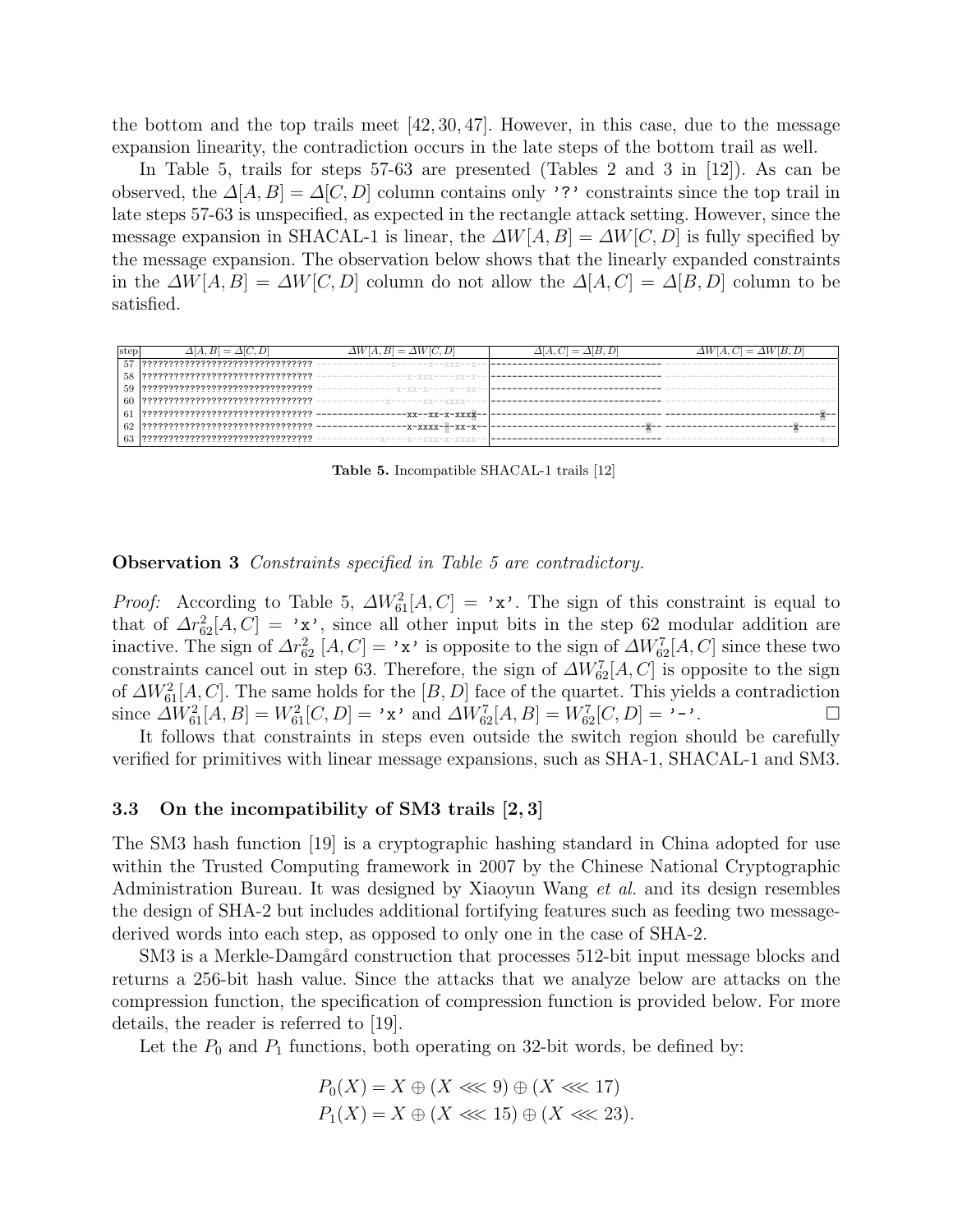The message block to be hashed is first represented as 16 32-bit words  $M_0, \ldots, M_{15}$ . Then, it is expanded to 68 32-bit words by letting  $W_i = M_i$  for  $0 \leq i < 16$  and

$$
W_i = P_1(W_{j-16} \oplus W_{j-9} \oplus (W_{j-3} \lll 15)) \oplus (W_{j-13} \lll 7) \oplus W_{j-6}
$$
\n(8)

for  $16 \leq i < 68$ . We provide the specification of the step function using recurrence relations, similarly to the one used in [37]. The pre-fixed IV [19] is copied to  $(l_0, l_{-1}, l_{-2}, l_{-3}, r_0, r_{-1}, r_{-2}, r_{-3})$ and the chaining values are computed over 64 steps as follows:

$$
l_{i+1} = FF_i(l_i, l_{i-1}, l_{t-2} \lll \rho_9) + l_{i-3} \lll \rho_9 + W_i \oplus W_{i+4} + SS1_i \oplus (l_i \lll 12)
$$
  

$$
r_{i+1} = P_0(GG_i(r_i, r_{i-1}, r_{i-2} \lll \rho_{19}) + r_{i-3} \lll \rho_{19} + W_i + SS1_i)
$$

where  $SS1_i = (l_i \ll 12 + r_i + T_i) \ll 7$ . The functions  $FF_i$  and  $GG_i$  are defined by

$$
FF_i(X, Y, Z) = \begin{cases} X \oplus Y \oplus Z, & 0 \le i \le 15 \\ (X \wedge Y) \vee (Y \wedge Z) \vee (X \wedge Z) \cdot 16 \le i < 64 \end{cases}
$$

$$
GG_i(X, Y, Z) = \begin{cases} X \oplus Y \oplus Z, & 0 \le i \le 15 \\ (X \wedge Y) \vee (\neg X \wedge Z) \cdot 16 \le i < 64 \end{cases}
$$

The round constants are  $T_i = 0x79cc4519 \ll i$  for  $i \in \{0, \ldots, 15\}$  and  $T_i = 0x7a879d8a \ll i$  $\langle i, \text{ for } i \in \{16, \ldots, 63\}.$  As for the rotation constants,  $\rho_9^i = 9$  and  $\rho_{19}^i = 19$  for  $2 \le i \le 63$ and for  $0 \leq i < 2$ , the rotational constants are properly adjusted.



Fig. 4. The SM3 state update step

Previous analysis of the reduced-step SM3 hash function includes preimage attacks [56, 51], collision attacks [37] and boomerang distinguishing attacks [28, 2, 3]. In [2], an example of a boomerang quartet is provided for the 35-step reduced SM3 and attacks against 36, 37 and 38 step-reduced SM3 with complexities  $2^{73.4}$ ,  $2^{94}$  and  $2^{192}$  are provided.

Below, we show that the 37 and 38-step distinguishers [3] are based on incompatible differentials. In Table 6, the incompatible portion of the trails is presented (based on Tables 6 and 7 in [3]). The fact that the message expansion in SM3 is linear allows extracting all the message bit-constraints. In the top part of the table, the message constraints both for  $W_i' = W_i \oplus W_{i+4}$  and  $W_i$  for  $i = 15, \ldots 19$  are provided and in the bottom part the chaining values constraints are given. The bits relevant for the analysis are shaded in gray.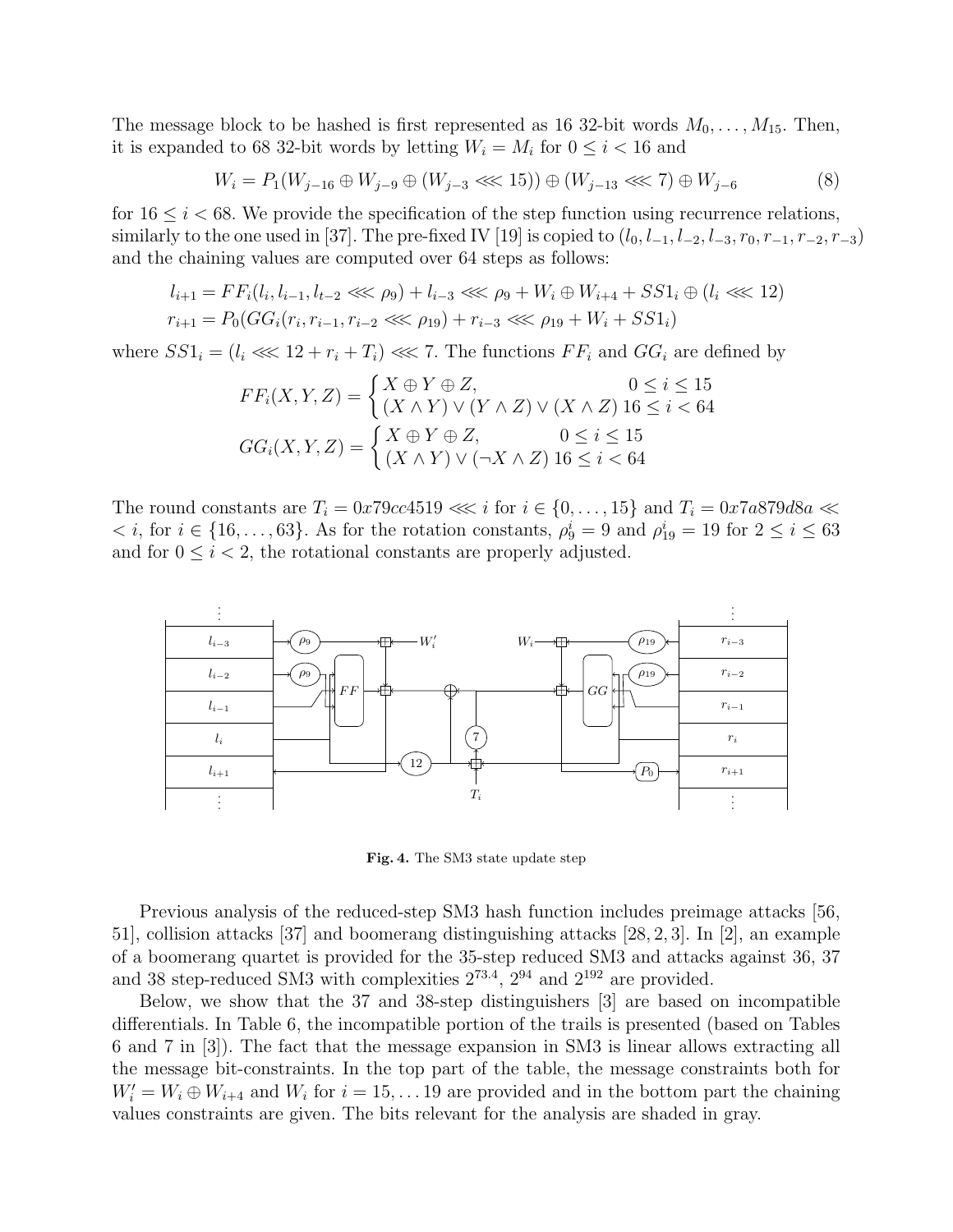**Observation 4** Constraints specified in Table 6 are contradictory.

Proof: Recall that

$$
l_{19} = FF_{18}(l_{18}, l_{17}, l_{16} \lll 9) + l_{15} \lll 9 + W'_{18} + SS1_{18} \oplus (l_{18} \lll 12) \tag{9}
$$

where  $SS1_{18} = (l_{18} \ll 12 + r_{18} + T_{18}) \ll 7$ . Since according to Table 6,  $\Delta W'_{18}[A, C]$ ,  $\Delta l_{18}[A, C], \Delta r_{18}[A, C]$  and  $\Delta l_{15}[A, C]$  contain no active bits and the same is true for  $\Delta l_{19}[A, C]$ , we have that  $\Delta FF_{18}(l_{18}, l_{17}, l_{16} \ll 9)[A, C]$  cannot have any active bits either. The same statement holds for  $\Delta FF_{18}(l_{18}, l_{17}, l_{16} \lll 9)[B, D].$ 

Consider the  $FF_{18}$  input bits for bit-position 10 in the modular addition (9). The  $FF_{18}$ input bit-constraints participating at this position are shaded in gray in Table 6. As can be observed, one of the input bits is active and, as established above, the function output bit is inactive. Since  $FF_{18}$  is the majority logical function MAJ, it follows that  $l_{18}^{10} = l_{16}^{1}$  in both branches  $A$  and  $C$ . Again, the same statement holds for branches  $B$  and  $D$ . However, this is impossible since  $\Delta l_{18}^{10}[A, B] = l_{18}^{10}[C, D] = 'x'$  and this is the only active input bit to  $FF_{18}$ at branches  $[A, B]$  and  $[C, D]$ . This shows that the constraints are incompatible.

It is interesting to note that adding more freedom to the constraint set by removing the  $\Delta l_{15}[A, C]$  and  $\Delta l_{15}[B, D]$  constraints does not remove the contradiction.

|    | $\Delta W'[A, B] = \Delta W'[C, D]$ | $\Delta W[A, B] = \Delta W[C, D]$ | $\Delta W'[A,C] = \Delta W'[B,D]$                   | $\Delta W[A,C] = \Delta W[B,D]$ |
|----|-------------------------------------|-----------------------------------|-----------------------------------------------------|---------------------------------|
|    |                                     |                                   |                                                     |                                 |
| 15 |                                     |                                   |                                                     |                                 |
| 16 |                                     |                                   | -x-xx---x-x-x------xxx-------x---                   |                                 |
|    |                                     |                                   | ------------ <u>x</u> -------------- <u>x</u> -x--- |                                 |
| 18 |                                     |                                   |                                                     |                                 |
| 19 |                                     |                                   | _____________                                       |                                 |
|    | $B =$                               | $B  =$<br>Λr                      | $=$                                                 | $=$                             |
| 15 |                                     |                                   |                                                     |                                 |
| 16 |                                     |                                   |                                                     |                                 |
|    | -xx-                                | --xx-----x-x-<br>-xx              | -xx-<br>-xx---xx-x-                                 |                                 |
| 18 | -x-xx<br>--х--хх                    | -xxx-xx---xxx--xxx--xx-xxxx--xx-  |                                                     |                                 |
|    |                                     |                                   |                                                     |                                 |

Table 6. Incompatible SM3 boomerang trails [3]

### 4 Conclusion

The analysis provided in this paper shows that constructing rectangle or boomerang attacks should always be accompanied by formal verification of trails, since otherwise, there is little assurance that the trails are in fact compatible. Formal verification of trails should be performed whenever it is not possible to execute the attack in practice. An easy to use approach that helps trail verification was proposed.

Based on our analysis, the previous rectangle and boomerang attacks reaching the highest number of rounds against XTEA, SHACAL-1 and SM3 are shown to be based on incompatible differential trails. In addition, it was noted that contradictions in boomerang trails may appear not only in the middle of the primitive, but also in the bottom and the top rounds if the primitive has linear message expansion (as illustrated by one of the contradictions for SHACAL-1). Finally, in the context of the XTEA block cipher, we provided examples of unaligned boomerang trails that contribute to the overall rectangle attack probability and are relevant in the area of boomerang distinguishers on hash functions.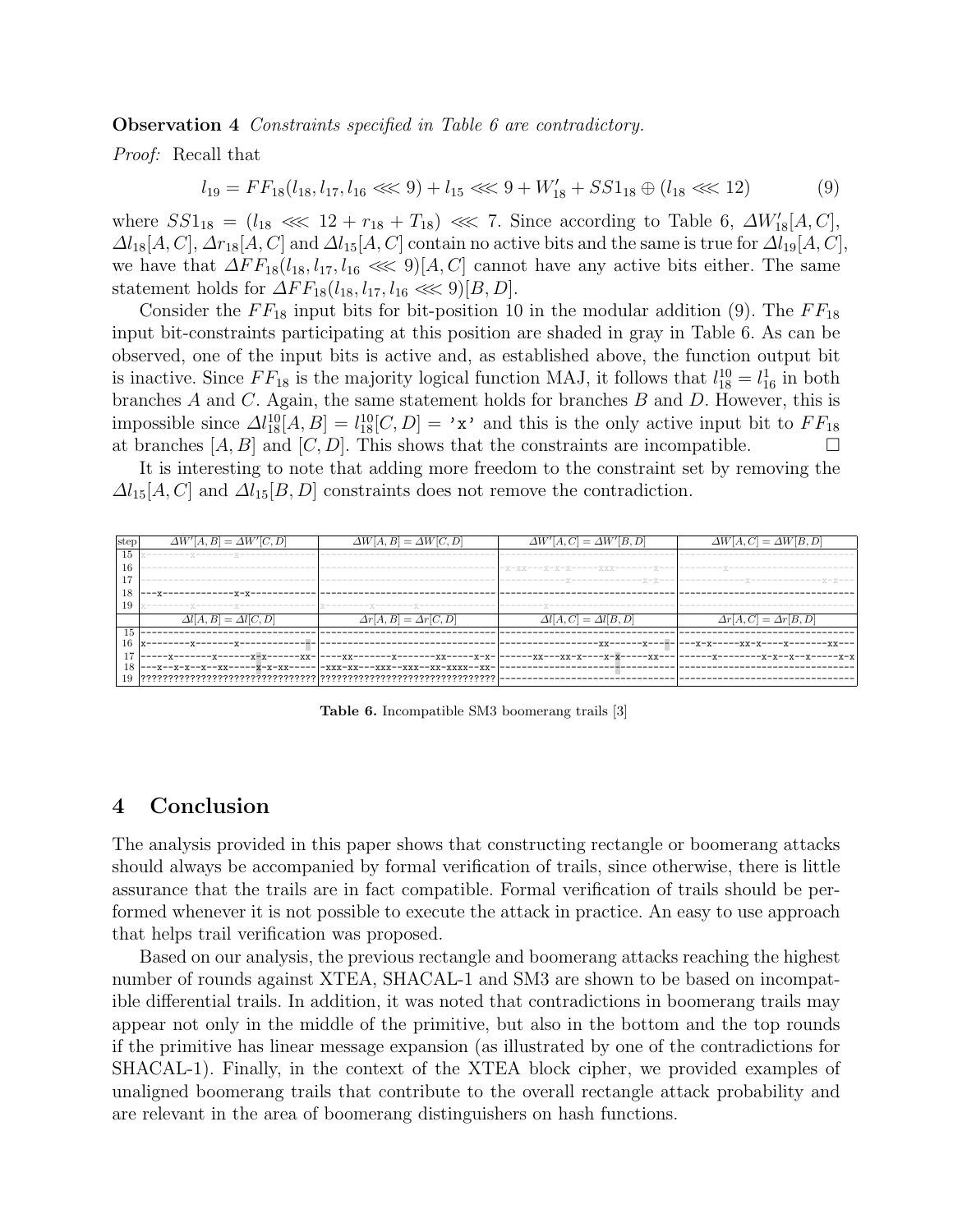# References

- 1. NESSIE New European Schemes for Signatures, Integrity and Encryption. https://www.cosic.esat.kuleuven.be/nessie/.
- 2. Bai, D., Yu, H., Wang, G., and Wang, X. Improved Boomerang Attacks on Round-Reduced SM3 and BLAKE-256. Cryptology ePrint Archive, Report 2013/852, http://eprint.iacr.org/.
- 3. Bai, D., Yu, H., Wang, G., and Wang, X. Improved Boomerang Attacks on SM3. In ACISP (2013), C. Boyd and L. Simpson, Eds., vol. 7959 of Lecture Notes in Computer Science, Springer, pp. 251–266.
- 4. Biham, E., Dunkelman, O., and Keller, N. The Rectangle Attack Rectangling the Serpent. In EURO-CRYPT (2001), B. Pfitzmann, Ed., vol. 2045 of Lecture Notes in Computer Science, Springer, pp. 340–357.
- 5. BIHAM, E., DUNKELMAN, O., AND KELLER, N. Rectangle Attacks on 49-Round SHACAL-1. In FSE (2003), pp. 22–35.
- 6. Biham, E., and Shamir, A. Differential cryptanalysis of DES-like cryptosystems. In CRYPTO (1990), A. Menezes and S. A. Vanstone, Eds., vol. 537 of Lecture Notes in Computer Science, Springer, pp. 2–21.
- 7. BIRYUKOV, A., LAMBERGER, M., MENDEL, F., AND NIKOLIĆ, I. Second-order differential collisions for reduced SHA-256. In ASIACRYPT (2011), D. H. Lee and X. Wang, Eds., vol. 7073 of Lecture Notes in Computer Science, Springer, pp. 270–287.
- 8. BIRYUKOV, A., NIKOLIĆ, I., AND ROY, A. Boomerang Attacks on BLAKE-32. In FSE (2011), A. Joux, Ed., vol. 6733 of Lecture Notes in Computer Science, Springer, pp. 218–237.
- 9. CANNIERE, C. D., AND RECHBERGER, C. Finding SHA-1 Characteristics: General Results and Applications. In ASIACRYPT (2006), X. Lai and K. Chen, Eds., vol. 4284 of Lecture Notes in Computer Science, Springer, pp. 1–20.
- 10. Chen, J., and Jia, K. Improved Related-Key Boomerang Attacks on Round-Reduced Threefish-512. In ISPEC (2010), J. Kwak, R. H. Deng, Y. Won, and G. Wang, Eds., vol. 6047 of Lecture Notes in Computer Science, Springer, pp. 1–18.
- 11. Dunkelman, O., Fleischmann, E., Gorski, M., and Lucks, S. Related-Key Rectangle Attack of the Full HAS-160 Encryption Mode. In INDOCRYPT (2009), B. K. Roy and N. Sendrier, Eds., vol. 5922 of Lecture Notes in Computer Science, Springer, pp. 157–168.
- 12. Dunkelman, O., Keller, N., and Kim, J. Related-Key Rectangle Attack on the Full SHACAL-1. In Selected Areas in Cryptography (2006), E. Biham and A. M. Youssef, Eds., vol. 4356 of Lecture Notes in Computer Science, Springer, pp. 28–44.
- 13. EIBACH, T., PILZ, E., AND VÖLKEL, G. Attacking Bivium using SAT solvers. In Theory and Applications of Satisfiability Testing–SAT 2008. Springer, 2008, pp. 63–76.
- 14. Ganesh, V., Govostes, R., Phang, K., Soos, M., and Schwartz, E. STP A Simple Theorem Prover (2006-2013). http://stp.githubio/stp.
- 15. Gong, G., and Golomb, S. W. Transform Domain Analysis of DES. IEEE Transactions on Information Theory 45, 6 (1999), 2065–2073.
- 16. Handschuh, H., Knudsen, L. R., and Robshaw, M. J. B. Analysis of SHA-1 in Encryption Mode. In CT-RSA (2001), D. Naccache, Ed., vol. 2020 of Lecture Notes in Computer Science, Springer, pp. 70–83.
- 17. Handschuh, H., and Naccache, D. SHACAL. NESSIE, 2001.
- 18. Hong, S., Kim, J., Lee, S., and Preneel, B. Related-Key Rectangle Attacks on Reduced Versions of SHACAL-1 and AES-192. In FSE (2005), pp. 368–383.
- 19. Internet Engineering Task Force. RFC: SM3 Hash Function, October, 2011. tools.ietf.org/html/shen-sm3-hash-00.
- 20. JANIČIĆ, P. Uniform reduction to SAT. Logical Methods in Computer Science 8, 3 (2010).
- 21. JOVANOVIĆ, D., AND JANIČIĆ, P. Logical Analysis of Hash Functions. In Frontiers of combining systems. Springer, 2005, pp. 200–215.
- 22. Jovanovic, P., Neves, S., and Aumasson, J.-P. Analysis of NORX. IACR Cryptology ePrint Archive 2014 (2014), 317.
- 23. Kamal, A. A., and Youssef, A. M. Applications of SAT Solvers to AES Key Recovery from Decayed Key Schedule Images. In Emerging Security Information Systems and Technologies (SECURWARE), 2010 Fourth International Conference on (2010), IEEE, pp. 216–220.
- 24. Kelsey, J., Kohno, T., and Schneier, B. Amplified Boomerang Attacks Against Reduced-Round MARS and Serpent. In FSE (2000), B. Schneier, Ed., vol. 1978 of Lecture Notes in Computer Science, Springer, pp. 75–93.
- 25. Khovratovich, D. Methods of Symmetric Key Cryptanalysis, 2011, available online: http://research.microsoft.com/pubs/151070/state.pdf .
- 26. Kim, J., Hong, S., Preneel, B., Biham, E., Dunkelman, O., and Keller, N. Related-key Boomerang and Rectangle Attacks: Theory and Experimental Analysis. Information Theory, IEEE Transactions on 58, 7 (2012), 4948–4966.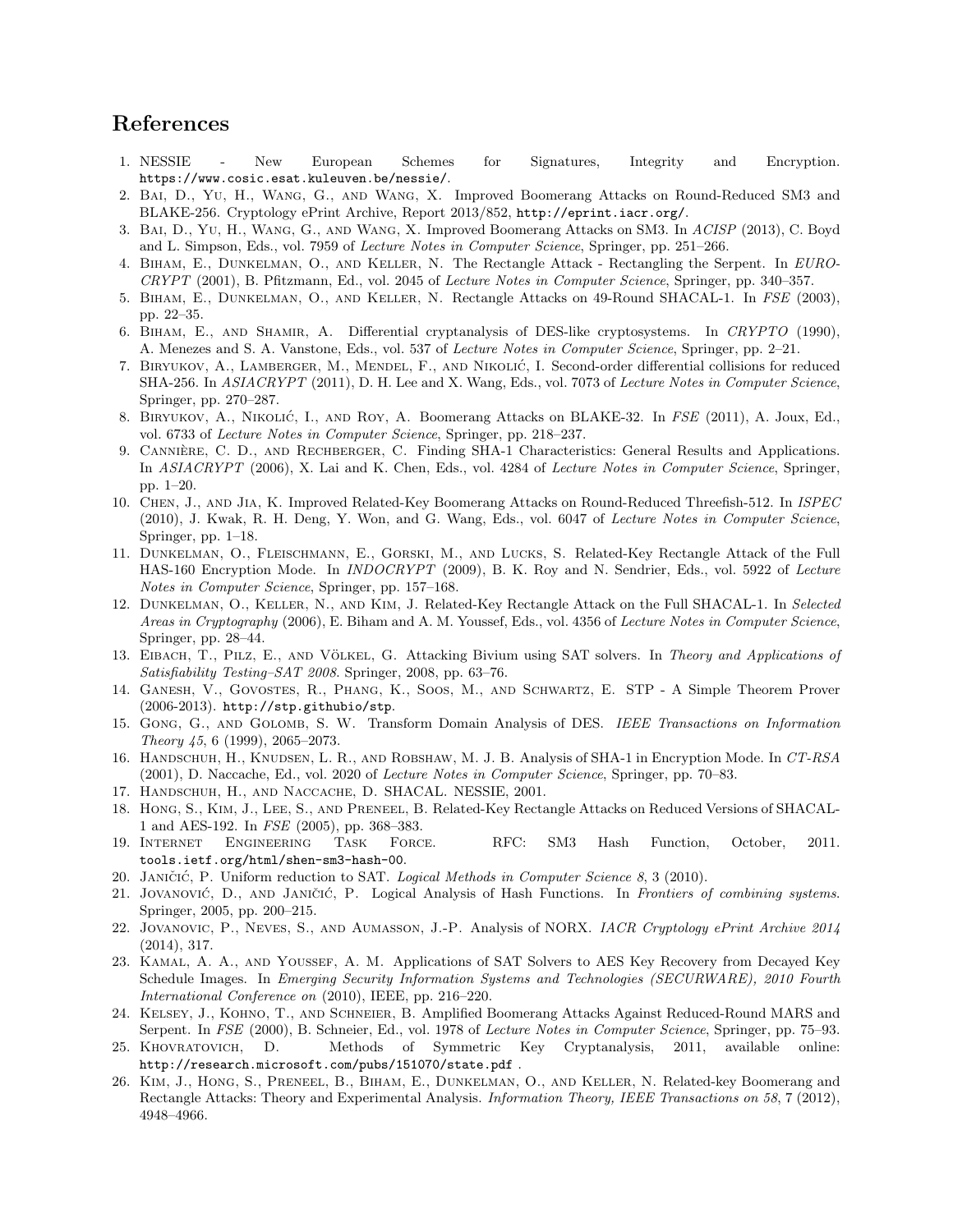- 27. Kim, J., Kim, G., Hong, S., Lee, S., and Hong, D. The Related-Key Rectangle Attack Application to SHACAL-1. In ACISP (2004), H. Wang, J. Pieprzyk, and V. Varadharajan, Eds., vol. 3108 of Lecture Notes in Computer Science, Springer, pp. 123–136.
- 28. Kircanski, A., Shen, Y., Wang, G., and Youssef, A. M. Boomerang and Slide-Rotational Analysis of the SM3 Hash Function. In Selected Areas in Cryptography (2012), L. R. Knudsen and H. Wu, Eds., vol. 7707 of Lecture Notes in Computer Science, Springer, pp. 304–320.
- 29. KNUDSEN, L. R., AND ROBSHAW, M. The Block Cipher Companion. Information Security and Cryptography. Springer, 2011.
- 30. Leurent, G. Analysis of Differential Attacks in ARX Constructions. In ASIACRYPT (2012), X. Wang and K. Sako, Eds., vol. 7658 of Lecture Notes in Computer Science, Springer, pp. 226–243.
- 31. Lu, J. Related-Key Rectangle Attack on 36 Rounds of the XTEA Block Cipher. Int. J. Inf. Sec. 8, 1 (2009), 1–11.
- 32. Lu, J., and Kim, J. Attacking 44 Rounds of the SHACAL-2 Block Cipher Using Related-Key Rectangle Cryptanalysis. IEICE Transactions 91-A, 9 (2008), 2588–2596.
- 33. Lu, J., Kim, J., Keller, N., and Dunkelman, O. Differential and Rectangle Attacks on Reduced-Round SHACAL-1. In *INDOCRYPT* (2006), R. Barua and T. Lange, Eds., vol. 4329 of Lecture Notes in Computer Science, Springer, pp. 17–31.
- 34. Lu, J., Kim, J., Keller, N., and Dunkelman, O. Related-Key Rectangle Attack on 42-Round SHACAL-2. In ISC (2006), S. K. Katsikas, J. Lopez, M. Backes, S. Gritzalis, and B. Preneel, Eds., vol. 4176 of Lecture Notes in Computer Science, Springer, pp. 85–100.
- 35. Massacci, F., and Marraro, L. Logical Cryptanalysis as a SAT Problem. Journal of Automated Reasoning 24, 1-2 (2000), 165–203.
- 36. MENDEL, F., NAD, T., AND SCHLÄFFER, M. Finding SHA-2 Characteristics: Searching through a Minefield of Contradictions. In ASIACRYPT (2011), D. H. Lee and X. Wang, Eds., vol. 7073 of Lecture Notes in Computer Science, Springer, pp. 288–307.
- 37. MENDEL, F., NAD, T., AND SCHLÄFFER, M. Finding Collisions for Round-Reduced SM3. In CT-RSA (2013), E. Dawson, Ed., vol. 7779 of Lecture Notes in Computer Science, Springer, pp. 174–188.
- 38. MENDEL, F., NAD, T., AND SCHLÄFFER, M. Improving Local Collisions: New Attacks on Reduced SHA-256. In EUROCRYPT (2013), T. Johansson and P. Q. Nguyen, Eds., vol. 7881 of Lecture Notes in Computer Science, Springer, pp. 262–278.
- 39. Mironov, I., and Zhang, L. Applications of SAT Solvers to Cryptanalysis of Hash Functions. In SAT (2006), A. Biere and C. P. Gomes, Eds., vol. 4121 of Lecture Notes in Computer Science, Springer, pp. 102–115.
- 40. Morawiecki, P., and Srebrny, M. A SAT-based preimage analysis of reduced KECCAK hash functions. Information Processing Letters 113, 10 (2013), 392–397.
- 41. Mouha, N., and Preneel, B. Towards Finding Optimal Differential Characteristics for ARX: Application to Salsa20. http://eprint.iacr.org/.
- 42. Murphy, S. The Return of the Cryptographic Boomerang. IEEE Transactions on Information Theory 57, 4 (2011), 2517–2521.
- 43. National Institute of Standards and Technology. USA, Secure Hash Standard FIPS 180-2. 2002.
- 44. Perrin, L., and Khovratovich, D. Collision Spectrum, Entropy Loss, T-Sponges, and Cryptanalysis of GLUON-64. Fast Software Encryption 2014, http://eprint.iacr.org/2014/223.
- 45. Prokop, L. Using SAT Solvers to Detect Contradictions in Differential Characteristics. Advisors: F. Mendel, M. Schläffer, April 2014, http://lukas-prokop.at/proj/bakk\_iaik/thesis.pdf.
- 46. R.-P., Weinmann. The ARX Challenge, Fast Software Encryption (FSE) 2009, Rump Session.
- 47. Sasaki, Y. Boomerang distinguishers on md4-family: First practical results on full 5-pass haval. In Selected Areas in Cryptography (2011), A. Miri and S. Vaudenay, Eds., vol. 7118 of Lecture Notes in Computer Science, Springer, pp. 1–18.
- 48. Soos, M., NoHL, K., AND CASTELLUCCIA, C. Extending SAT solvers to cryptographic problems. In Theory and Applications of Satisfiability Testing-SAT 2009. Springer, 2009, pp. 244–257.
- 49. Wagner, D. The Boomerang Attack. In FSE (1999), L. R. Knudsen, Ed., vol. 1636 of Lecture Notes in Computer Science, Springer, pp. 156–170.
- 50. Wang, G., Keller, N., and Dunkelman, O. The Delicate Issues of Addition with Respect to XOR Differences. In Selected Areas in Cryptography (2007), pp. 212–231.
- 51. Wang, G., and Shen, Y. Preimage and Pseudo-Collision Attacks on Step-Reduced SM3 Hash Function. Inf. Process. Lett. 113, 8 (2013), 301–306.
- 52. Wang, X., Yin, Y. L., and Yu, H. Finding Collisions in the Full SHA-1. In CRYPTO (2005), V. Shoup, Ed., vol. 3621 of Lecture Notes in Computer Science, Springer, pp. 17–36.
- 53. WANG, X., AND YU, H. How to Break MD5 and Other Hash Functions. In EUROCRYPT (2005), R. Cramer, Ed., vol. 3494 of Lecture Notes in Computer Science, Springer, pp. 19–35.